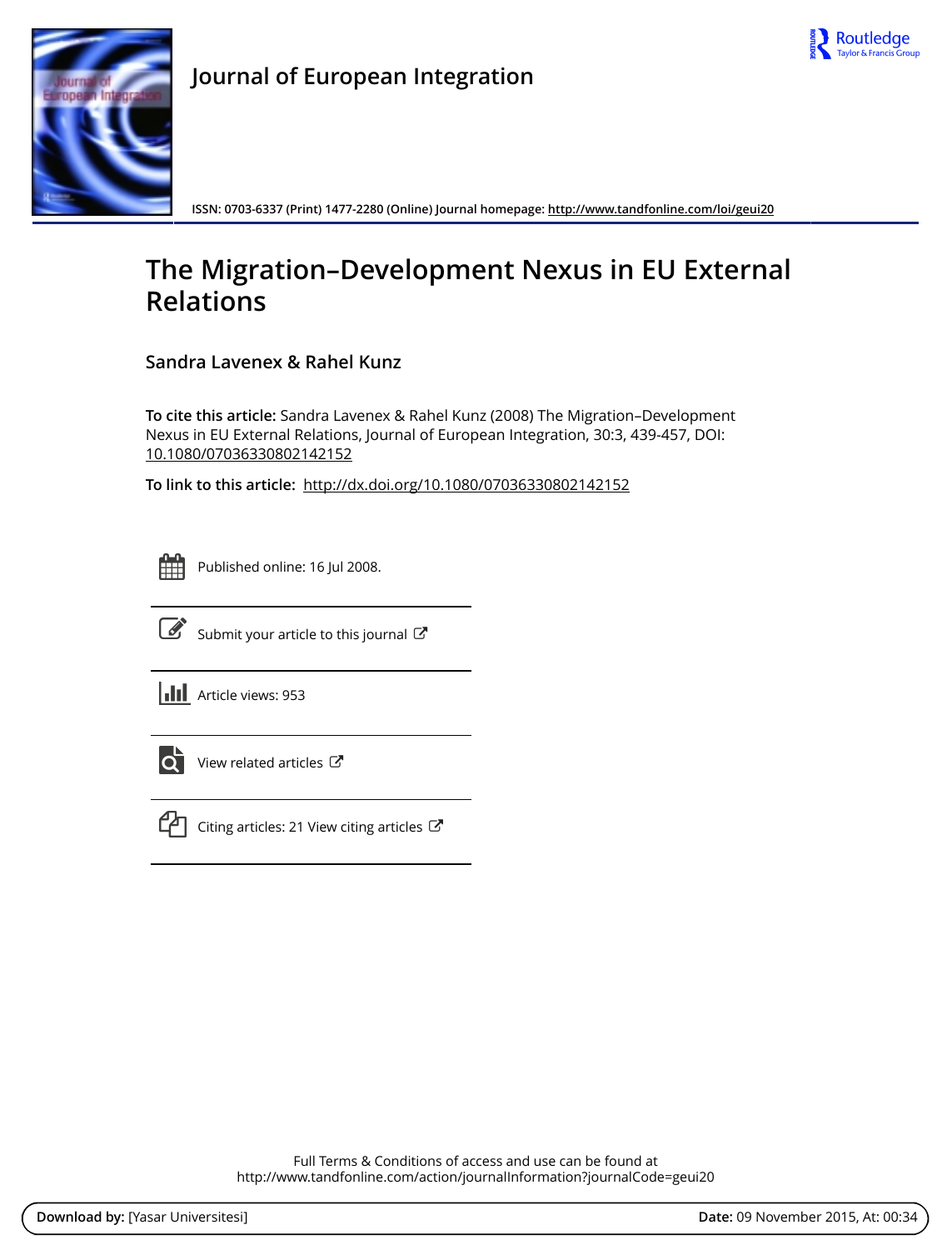# The Migration–Development Nexus in EU External Relations

### SANDRA LAVENEX & RAHEL KUNZ

*Department of Political Science, University of Lucerne, Lucerne, Switzerland*

ABSTRACT The linkage of development cooperation with migration policies has been promoted widely by international organizations from 2000 onwards. This paper analyses the factors that have prompted and impeded a reorientation of the dominant migration policy-frame within the EU towards the realization of a migration– development nexus. It is argued that external events such as the international debate on the migration–development nexus and the external shocks provoked by the events in Ceuta and Melilla prompted the EU to rethink its traditionally rather narrow approach, focusing on the repression of migration flows. However, the persistence of the established policy-frame and the existing institutional setting limit the scope for balanced policy coordination, introducing development mainly as an instrument of migration policy rather than the other way round. Challenging the literature that argues that there is a necessary trade-off between a development and a security-orientated migration policy, it is shown that this dichotomous juxtaposition hides the many ways in which different orientations can be combined, depending on the institutional context within which they are framed.

KEY WORDS: Migration–development nexus, EU migration policy, policy frames, policy coordination, EU development policy

#### **Introduction**

Recent years have seen increasing attempts to link development with migration policies, accompanied by efforts to produce synergies for improved policy coordination. These attempts do not emerge in a void but meet on established approaches and institutional frameworks in the respective policy fields. The move towards the migration–development nexus has to be understood against the backdrop of a changing international environment and the

ISSN 0703–6337 Print/ISSN 1477–2280 Online/08/030439-19 © 2008 Taylor & Francis DOI: 10.1080/07036330802142152

Correspondence Address: Sandra Lavenex, Department of Political Science, University of Lucerne, Hofstrasse 9, Postfach 7464 6000 Luzern 7, Switzerland. Email: sandra.lavenex@ unilu.ch and rahel.kunz@unilu.ch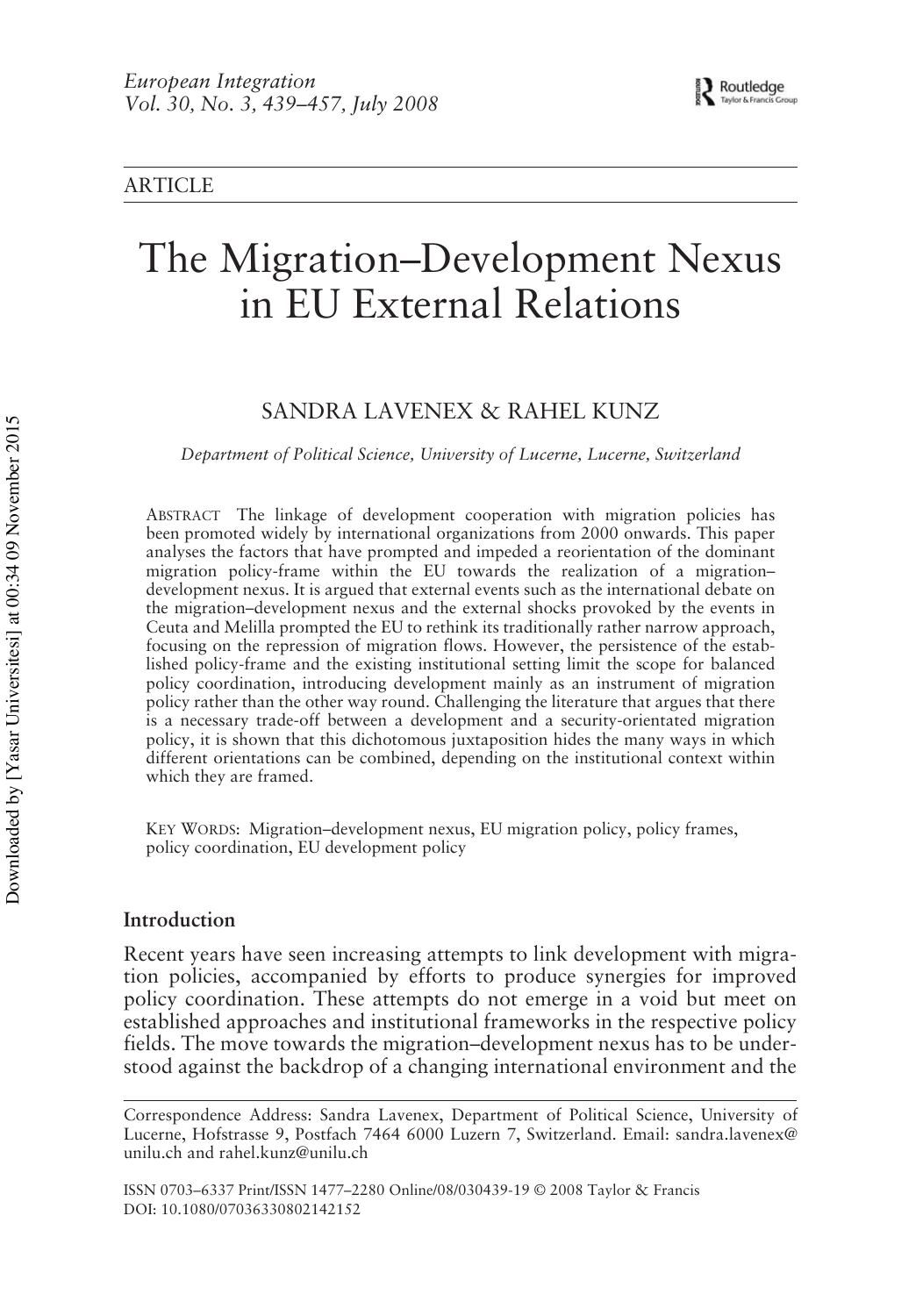limited success of cooperation efforts so far. On the one hand, increasing migration led to a growing awareness of migratory processes and their implications. On the other hand, given the ongoing crisis in development funding to finance the achievement of the Millennium Development Goals (MDGs),<sup>1</sup> the international community is looking for alternative sources of finance, among which are remittances, money sent home by migrants abroad.

The linkage of development cooperation with migration policies has been promoted widely by international organizations from 2000 onwards. Although repatriation programmes, such as those administered by the International Organization for Migration (IOM) have always had a development component, it is only since the turn of the millennium that the nexus between development and migration is actively sought in an attempt to maximize the gains from international migration for both sending and receiving countries. This debate has reached a preliminary peak with the work of the UN Global Commission on International Migration and the UN High Level Dialogue on Migration and Development, which took place in the General Assembly in September 2006.

From its inception in the early 1990s, EU cooperation on immigration from third countries has rather followed a different focus which may be characterized as "migration–security nexus" (Geddes 2000, Guiraudon 2000, Kostakopoulou 2000, Lavenex 2001, Huysmans 2006), whereby uncontrolled migration is viewed as a potential threat to the security of the receiving country (Faist 2004, p. 6). However, the debate on the migration– development nexus within the international community, together with some longer-standing activities of EU member states, such as the French "co-development" policy, have not left the European Union unaffected. Since 2002, the Commission has issued a number of Communications linking migration and development policies, and some of the concepts have already found entry into the European Neighbourhood Policy (ENP) and relations with African countries.

Highlighting the impact of institutions and ideational frames to the evolution of EU immigration policy, this article first explores the factors that sustain the emergence of a migration–development nexus in EU policy discourse and then investigates the conditions under which, and the ways in which, this nexus is materializing in concrete EU policies and instruments. After a very short summary of the general discussion on the migration– development nexus, the traditional security orientation of EU cooperation in immigration affairs is presented. Sections three and four highlight the influence of overarching international discourses and the implications of the crisis of the EU's original security-focused approach for the potential re-framing of EU immigration policy. Scrutinizing the conditions for a such a re-framing of cooperation, it will be argued in section five that this will require institutional reforms and a cognitive reorientation in order to take into account the priorities and needs of sending countries. In institutional terms, it requires the opening up of the decision-making arena which has hitherto been dominated by the member states' Justice and Home Affairs (JHA) Ministers who, by way of their professional background, focus more narrowly on the control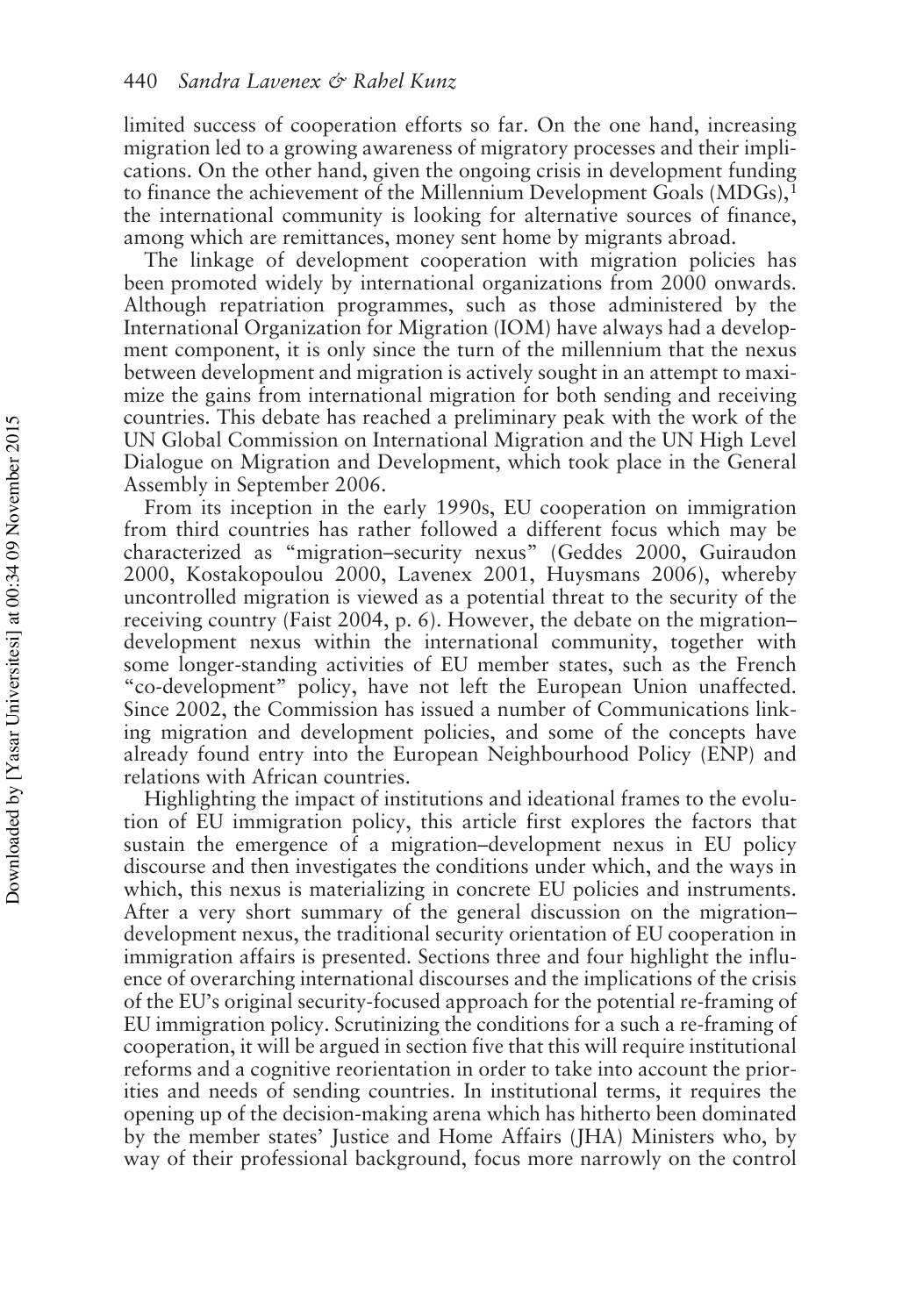aspect of migration and the safeguarding of the national territory. The effective linkage of migration with development would require the involvement of other actors dealing with external relations more broadly and development cooperation in particular, as well as a closer coordination between DG Justice, Liberty and Security (JLS) and other Directorates General, such as Relex and Development.2 Secondly, considering the securitarian approach dominating in EU migration policies so far, the realization of the migration– development nexus will require a re-framing of cooperation. In analysing the shape of this emerging new frame, the article will highlight the tensions between more rights-based approaches promoted in particular by supranational actors in the EU and more repressive ones promoted by intergovernmental actors in the Council and elsewhere. Whereas most of the literature concurs that there is a necessary trade-off between a development and a security-orientated migration policy, it will be shown that this dichotomous juxtaposition hides the many ways in which these different orientations can be combined, depending on the institutional context in which they are framed.

#### **The Emergence of the Migration–Development Nexus**

The origin of the notion of the "migration–development nexus" is attributed commonly to an article by Sørensen *et al*. (2002).3 At the heart of this new paradigm lies a major shift in thinking about migration and development. Traditionally, there was a tendency to perceive migration as either a completely distinct area of concern from development, or the outcome of lacking or failed development. For a long time, this conventional view was the mainstream approach within the international community, adopted by states and international institutions alike.<sup>4</sup> In the late 1990s, a new view emerged, whereby the two areas of migration and development became linked in the socalled "migration–development nexus" (Sørensen *et al*. 2002).5 Migration is no longer seen as a "problem", but as a "tool" for development. Within this approach, migration is taken as a fact and the aim is to manage migration and harness migration and remittances in such a way as to increase their impact on development in the countries of origin. Thus, the linkages between migration and development are perceived in a positive way and there is a tendency to instrumentalize migration and remittances for development. This shift was noted by the International Conference on Migrant Remittances in 2003, which concluded that "[Migration] is no longer simply seen as a failure of development but increasingly as an integral part of the whole process of development with a potentially important role to play in the alleviation of poverty" (Department for International Development & World Bank 2003, p. 11).

Within the migration–development nexus, remittances have become the centre of attention. As shown in Figure 1, the volume of remittances now exceeds by far that of official development aid (ODA) and has reached similar levels as foreign direct investment (FDI). The idea is to harness remittances in order to maximize their positive impacts on development and poverty reduction.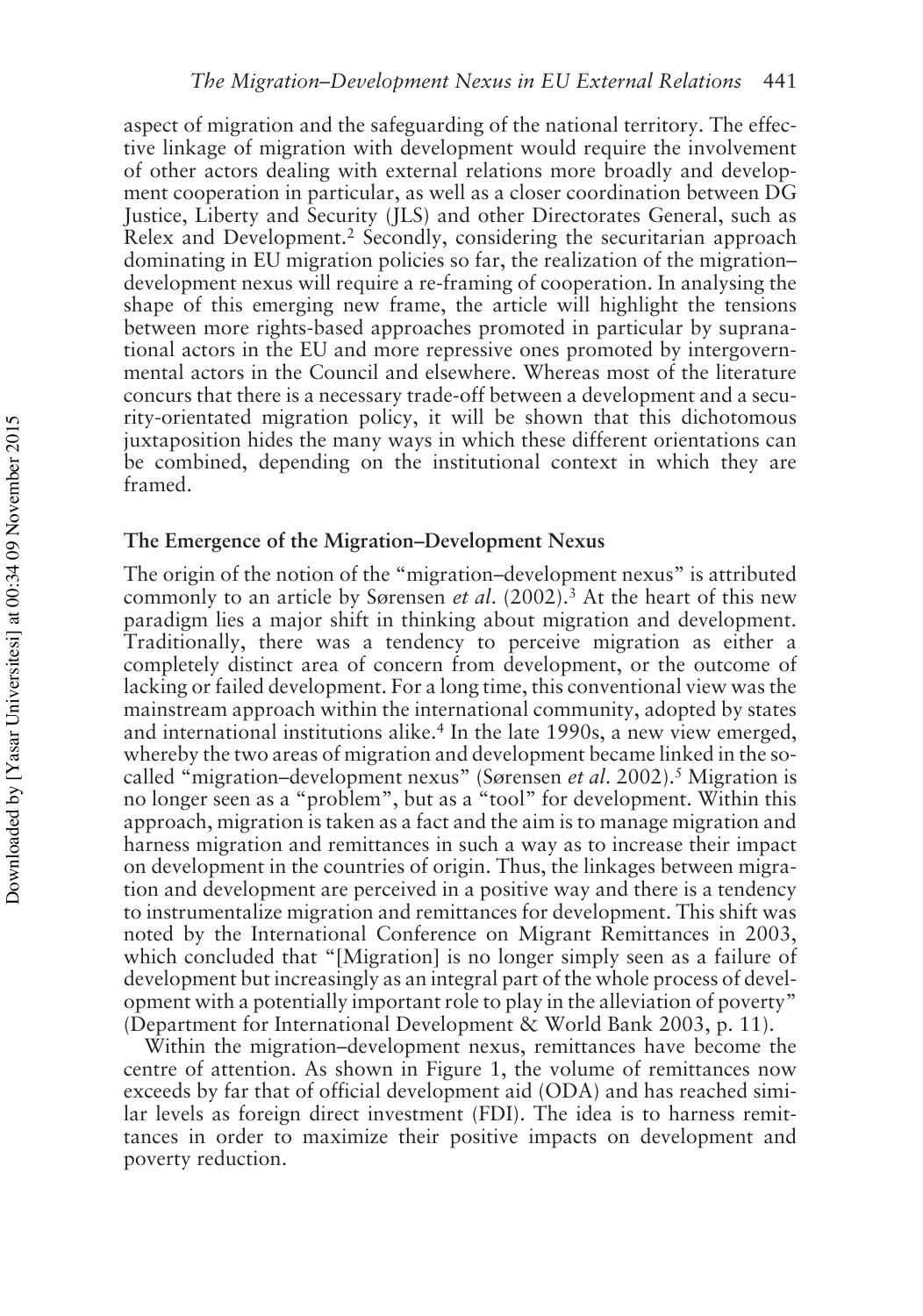

**Figure 1**. Remittances in relation to foreign aid and foreign direct investment. *Source*: World Bank.

The main actors that have shaped the debate around the migrationdevelopment nexus are international organizations (e.g. International Labour Organisation, International Organisation for Migration); international financial institutions (e.g. World Bank, International Monetary Fund, Regional Development Banks); national development agencies of migrant-receiving countries (e.g. DfID, USAID); NGOs (e.g. Women's World Banking); government institutions of migrant-sending countries; and regional institutions, such as the EU. The emergence of the migration–development nexus has not meant a complete paradigm shift, as some have it, or the eradication of the conventional paradigm. Rather, different actors have adopted the new paradigm to different extents and in different ways, as shall be seen below.

#### **Theorizing the Migration–Development Nexus in the EU**

The introduction of the migration–development nexus in the EU's external relations cannot start from scratch, but meets an established institutional context of policy deliberation and policy making, as well as existing policy frames. The policy change involved in realizing this nexus requires an instance of "frame-shifting", i.e. a major reorientation of the ways in which the migration problem is defined and dealt with in EU policy.

Policy frames can be defined as the ideational core of a particular policy field, which contains the dominant interpretation of the underlying social problem and expresses guideposts for action (Rein and Schon 1991).<sup>6</sup> In short, the common characteristics of these policy ideas are their social and inter-subjective nature in contrast to cognitive beliefs held by individuals, their relative stability and resistance to change, and their specificity to a concrete policy field. Policy frames contain both "factual" information about causal relationships and empirical facts, and "normative" devices with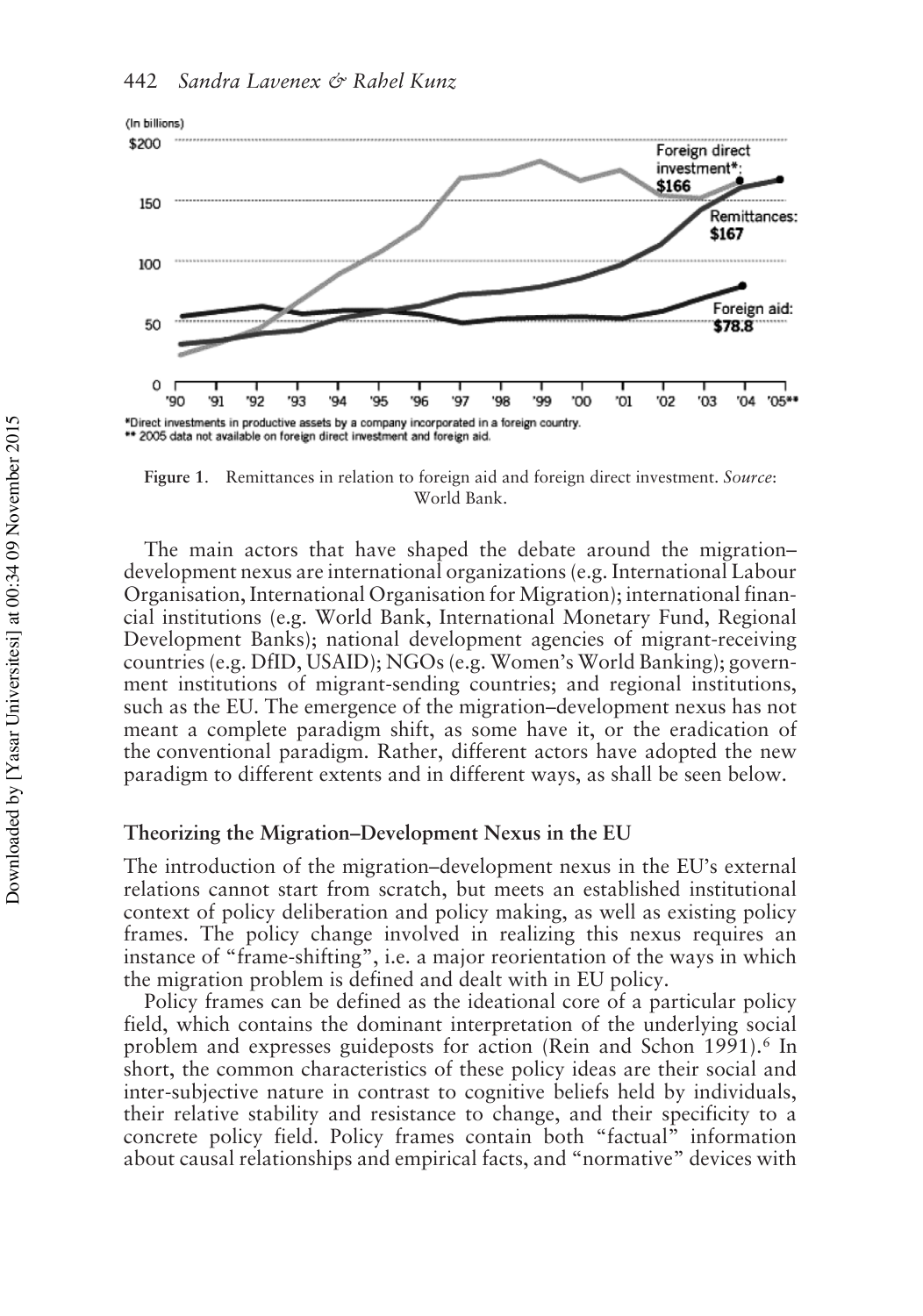prescriptive value as to the "goodness" and "badness" of political action. Once established, policy frames shape the actors' perceptions and interpretations and influence the course of political action.

In studying the relationship between policy ideas and policy making, it is important to note that "ideas do not float freely" (Risse-Kappen 1994), and that the emergence and institutionalization of policy frames is usually characterized by the existence of conflicting views and political struggles over facts, values, interpretations and consequences. This dependency of frames from the advocacy activities of particular groups or organizations implies that their implementation in public policies will usually reflect the position of the most influential actors. Therefore, the distribution of power among the actors involved in framing processes, and the institutional procedures guiding their access and interaction in the relevant policy arena are crucial in examining the emergence and the effects of particular policy frames. Nevertheless, once implemented in public policies, these frames become independent from the underlying power relations and can continue to affect the course of policy making, even after the social power relations that facilitated their emergence have changed (Coleman 1998, p. 634).

Analysing the migration–development nexus in the context of the EU, one faces two coalitions of actors which have traditionally institutionalized their action in rather independent settings: the JHA ministers and DG JLS — who were hitherto exclusively responsible for immigration matters in the EU and development actors within DG Development and the respective Council, who, together with DG Relex, coordinate development policy. Whereas the external dimension of migration policy cooperation has emerged prior to the embracing of the migration–development nexus, the latters' realization requires a close coordination of activities between the two groups of actors.

Retracing the emergence of a foreign policy cooperation in migration matters and the incumbent policy frame, this article will highlight the ideational challenges behind the realization of a migration–development nexus. Added on to the EU agenda as measures to compensate for the potential security deficits of the abolition of internal border controls, and dominated by the activities of home affairs officials, European migration policies have been clearly dominated by a securitarian framing, focusing on the improvement of control capacities for the admission and rejection of third country nationals (Geddes 2000, Guiraudon 2000, Lavenex 2001, Huysmans 2006). From this perspective, the linkage with development would consist in using development cooperation as a means to control migration better or to alleviate migration pressure for the sake of receiving countries. This framing contrasts sharply with the more development-focused approach to the nexus between migration and development, proposed by the World Bank and the UN Dialogue presented below, which rather sees migration as a means to promote development goals for the sake of sending countries. In other words, the realization of a more development-orientated framing of the migration– development nexus in the EU would require a de-securitization of the dominant policy frame to take into consideration the priorities of sending countries in an attempt to balance the gains from cooperation.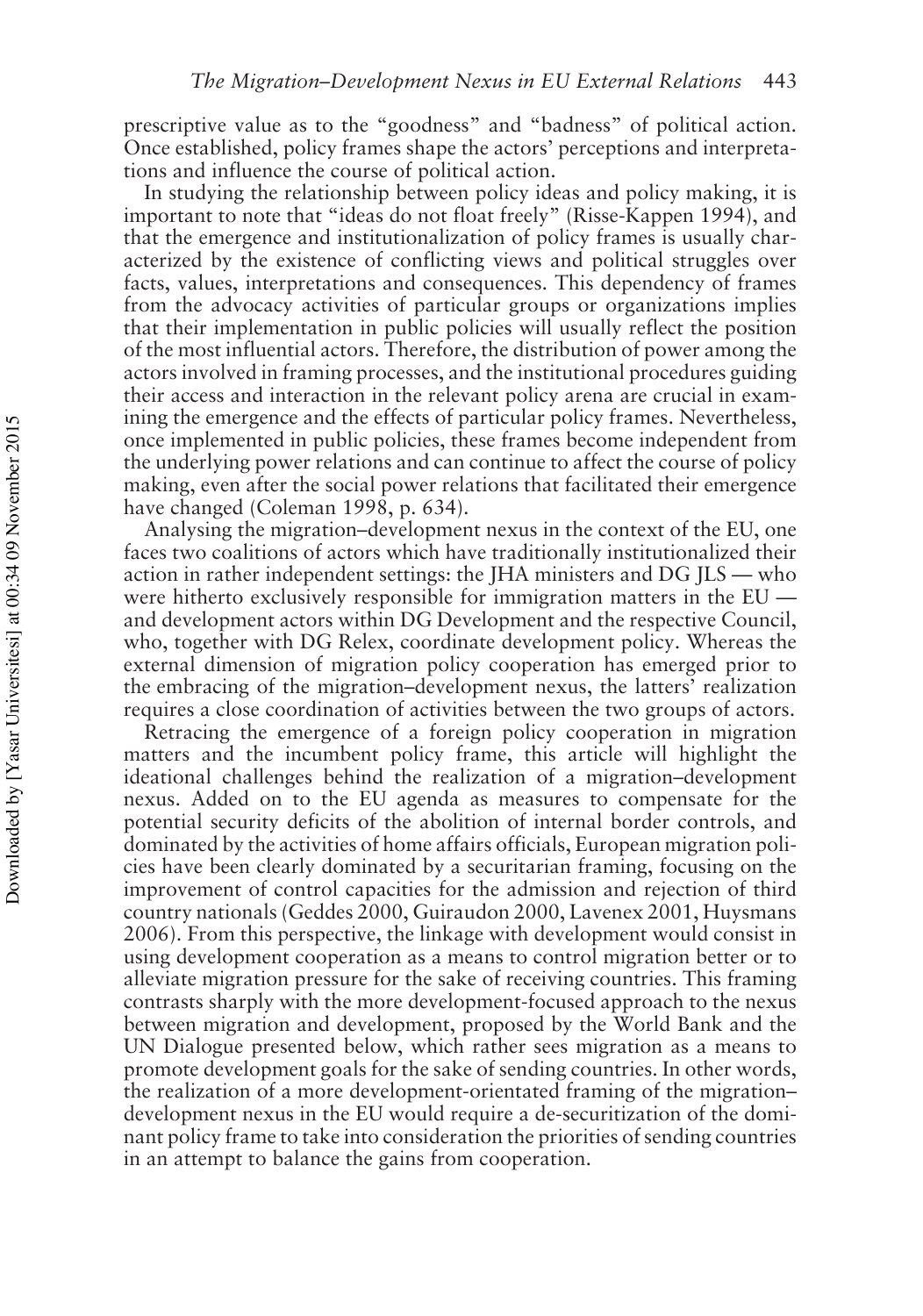The following sections analyse the emergence of the original policy frame before highlighting the factors that have induced a reorientation and scrutinizing the ways in which the coordination between migration and development policies is materializing in the EU.

#### **The Framing of External Migration Policy Cooperation Within the EU**

From the second Schengen Agreement of 1990 to the early 2000s, cooperation on asylum and migration matters focused on limiting the access of "unwanted" third country nationals (Joppke 1998) by stepping up controls at the external borders, tightening entry requirements, restricting visa policies, limiting access to (full) asylum procedures, and adopting minimum standards on some aspects of asylum and refugee policy as well as other internationally codified human rights, such as family-reunification, and the rights of long-term third country nationals living in the EU.7 Despite the Commission's endeavours to promote a common approach towards economic migration, EU member states have hitherto forcefully objected the adoption of binding commitments in this area. A proposal for a directive of 2001 (Commission 2001) was simply discarded by the Council. In 2005, the Commission took two steps back and proposed a legally non-binding "green paper" on economic migration, and in the Nice Treaty as well as the stalled Constitutional Treaty, member states (in particular Germany) opposed the introduction of qualified majority voting and co-decision for economic migration.<sup>8</sup>

The external dimension of migration policy was officially embraced at the 1999 Tampere European Council where the EU Heads of State and Government declared that the EU "needs a comprehensive approach to migration addressing political, human rights and development issues in countries and regions of origin and transit … Partnership with third countries concerned will also be a key element for the success of such a policy, with a view to promoting co-development" (European Council 1999).

Another early step towards the external dimension was the initiative of the Dutch Foreign Ministry of the same year for the creation of a High Level Working Group (HLWG) (van Selm 2002, Boswell 2003, pp. 628–632). The HLWG was set up by the General Affairs Council in December 1998 to establish a common, integrated, cross-pillar approach targeted at the situation in the most important countries of origin of asylum seekers and migrants. The Country Action Plans produced by the HLWG, which was composed mainly of JHA officials, however, perpetuated the restrictive control-orientated approach by focusing on issues of readmission and return of irregular migrants. These priorities corresponded to the general external JHA agenda. Initially, the HLWG and DG JLS also lacked own funds, and seemed to rely on the use of DG Development and DG Relex funds for the realization of its Action Plans (Boswell 2003, p. 631). In the light of the predominant restrictive approach to migration, these actors feared that by linking migration closer with external relations and development, their own agendas would be politicized and co-opted (*ibid*.).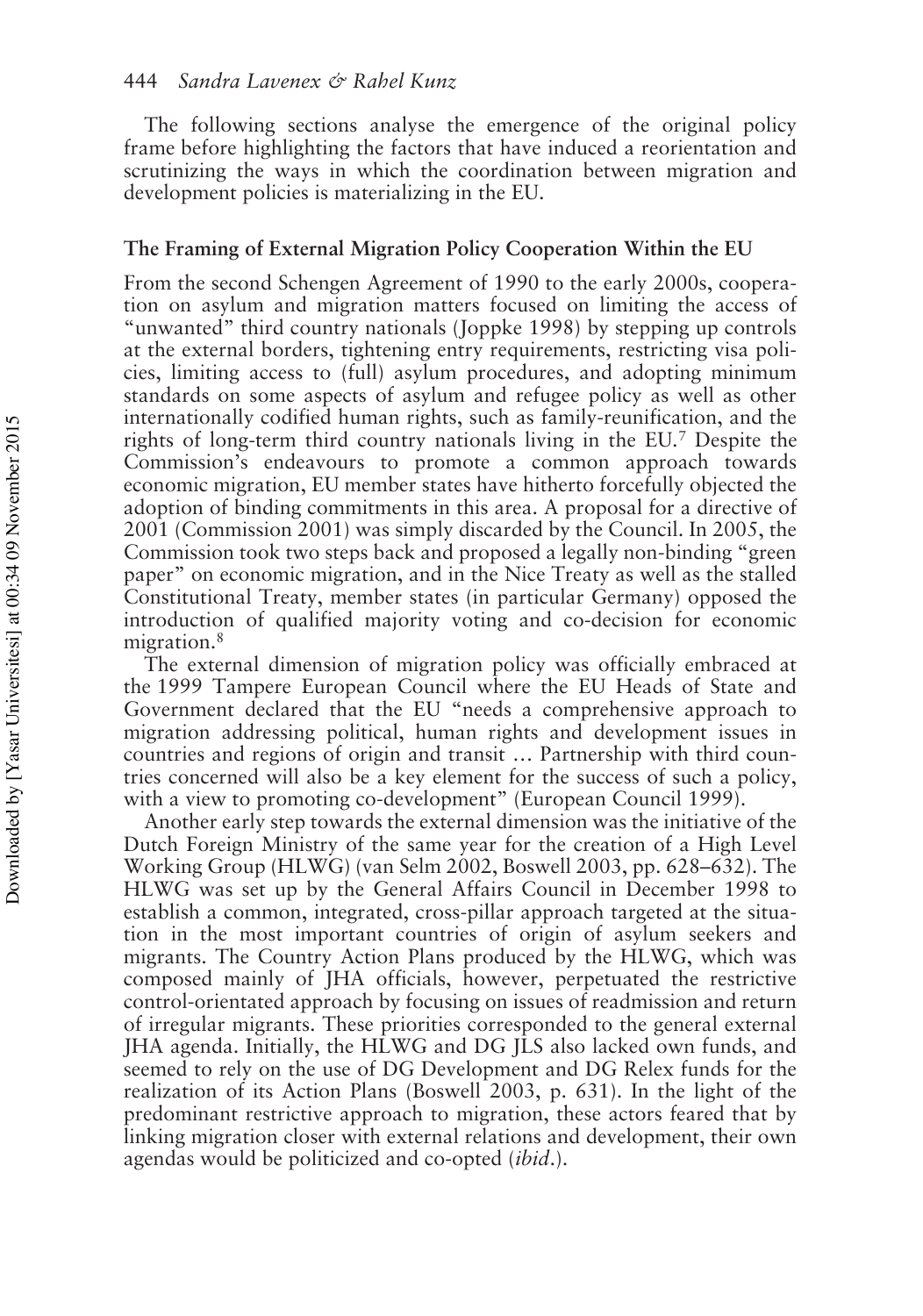Until 2005, the external dimension of EU migration policies has focused mainly on getting countries of origin and transit to sign readmission agreements — together with cooperation in the area of border controls. These agreements stipulate that the contracting parties have to take back their own nationals who have entered or stayed illegally in another country as well as nationals of non-contracting parties or stateless persons who have illegally entered or stayed on their territory, subject to certain conditions. A problem with the conclusion of readmission agreements is that as these "are solely in the interest of the Community, their successful conclusion depends very much on the 'leverage' at the Commission's disposal. In that context it is important to note that, in the field of JHA, there is little that can be offered in return …" (Commission 2002, p. 23).

Indeed, the difficulties in motivating countries such as Russia, Ukraine or Morocco to sign such agreements clearly show the limits of such a restrictive, unbalanced and EU-centred approach. To respond to this challenge, the Commission has first created a new budget line (B7-667) to support "Cooperation with third countries in the area of migration". In 2004, this was replaced by a multi-annual financial framework for the years 2004–2008 with a total amount of  $\epsilon$ 250 million (the so-called Aeneas Programme). Apart from the general goal to support third countries' efforts to improve the management of migratory flows, the Aeneas Programme stresses in particular stimulation of third countries' readiness to conclude readmission agreements, and assistance in coping with the consequences of such agreements.

The second measure to gain leverage towards third countries has been "increasing complementarity with other Community policies in order to help achieving the Community's objectives in the field of return and readmission" (Commission 2002, p. 24). This was basically achieved by linking association and cooperation agreements with migration control policies as outlined in Article 13 of the Cotonou Agreement with the African, Caribbean and Pacific (ACP) countries (2000) and in the Conclusions of the Seville European Council of June 2002. The so-called migration clause of Article 13 obliges both the EU and the ACP countries to take back their own citizens "without further formalities" as well as the possibility of permitting EU member states to return failed asylum seekers and irregular migrants who have transited through these third countries on their way to the EU. At the Seville European Council, a Spanish–British initiative to make development aid conditional on third countries cooperating on migration control was rejected, yet, the final conclusions did confirm a certain conditionality.

It was agreed that each future EU association or cooperation agreement should include a clause on joint management of migration flows and compulsory readmission in the event of illegal immigration. The handling of readmission clauses changed in so far as there is now an obligation to negotiate a supplementary treaty with the entire Community, not just individual member states. In addition, the EU policy is now that such clauses are mandatory: it will no longer sign any association or cooperation agreement unless the other side agrees to the standard obligations. The Seville Conclusions also decided that inadequate cooperation by a third state could hamper further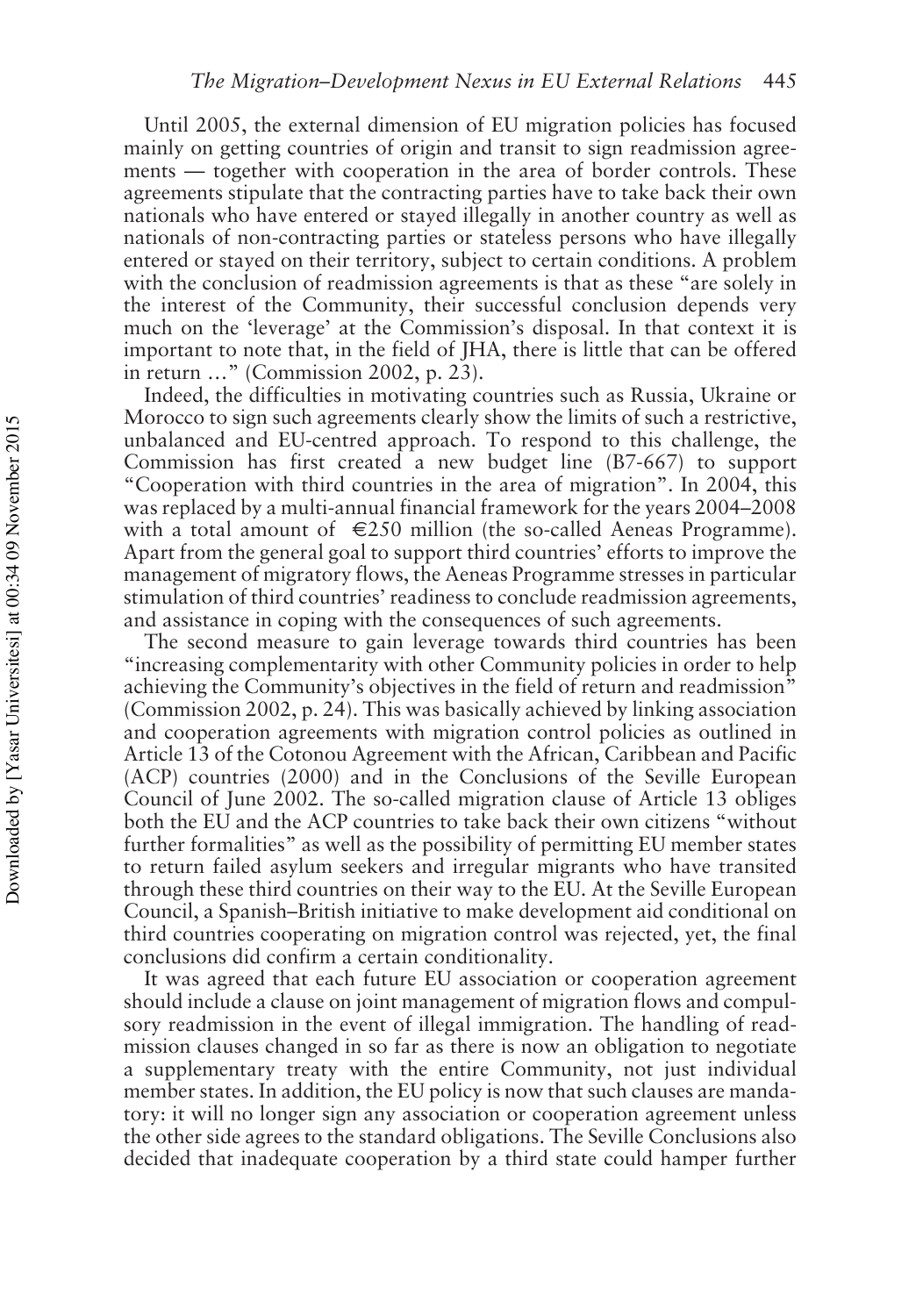development of relations with the EU, following a systematic assessment of relations with that country. And, finally, if a non-EU state has demonstrated "an unjustified lack of cooperation in joint management of migration flows", according to the Council following a unanimous vote, then the Council, after "full use of existing Community mechanisms", could take "measures or positions" as part of the EU's foreign policy or other policies, "while honouring the Union's contractual commitments and not jeopardising development cooperation objectives" (European Council 2002).

The Seville Conclusions clearly demonstrate the securitarian approach to the link between migration and development adopted by the EU in this period:

The European Council considers that combating illegal immigration requires a greater effort on the part of the European Union and a targeted approach to the problem, with the use of all appropriate instruments in the context of the European Union's external relations. To that end, in accordance with the Tampere European Council conclusions, an integrated, comprehensive and balanced approach to tackling the root causes of illegal immigration must remain the European Union's constant long-term objective. With this in mind, the European Council points out that closer economic cooperation, trade expansion, development assistance and conflict prevention are all means of promoting economic prosperity in the countries concerned and thereby reducing the underlying causes of migration flows (European Council 2002).

Although the 2003 Thessaloniki European Council under the Greek Presidency put forward a more balanced and comprehensive approach, it is only since 2005 that development as a goal in itself has become linked with the issue of migration. This is mainly due to the activities of supranational actors in the Commission, and has been influenced by two factors: first, the intensifying international discourse on the migration–development nexus and, secondly, the crisis of the securitarian frame in EU migration policy. The next section summarizes the international discourse before turning to the factors that prompted a reorientation within the EU.

#### **The Migration–Development Nexus at the International Level**

The emergence of the migration–development nexus at the international level can be traced in a few milestones. This is by no means an exhaustive list, but merely an account of some of the most significant events.<sup>9</sup> These milestones are also platforms where competing policy frames within the migration– development nexus at the international level have emerged and sometimes clashed.

The IOM was somewhat a pioneer of the new migration–development nexus paradigm. Linking migration to development and focusing on the positive linkages have been part of IOM's mission right from the start<sup>10</sup> and came to the fore in the launch of its *Migration for Development* programmes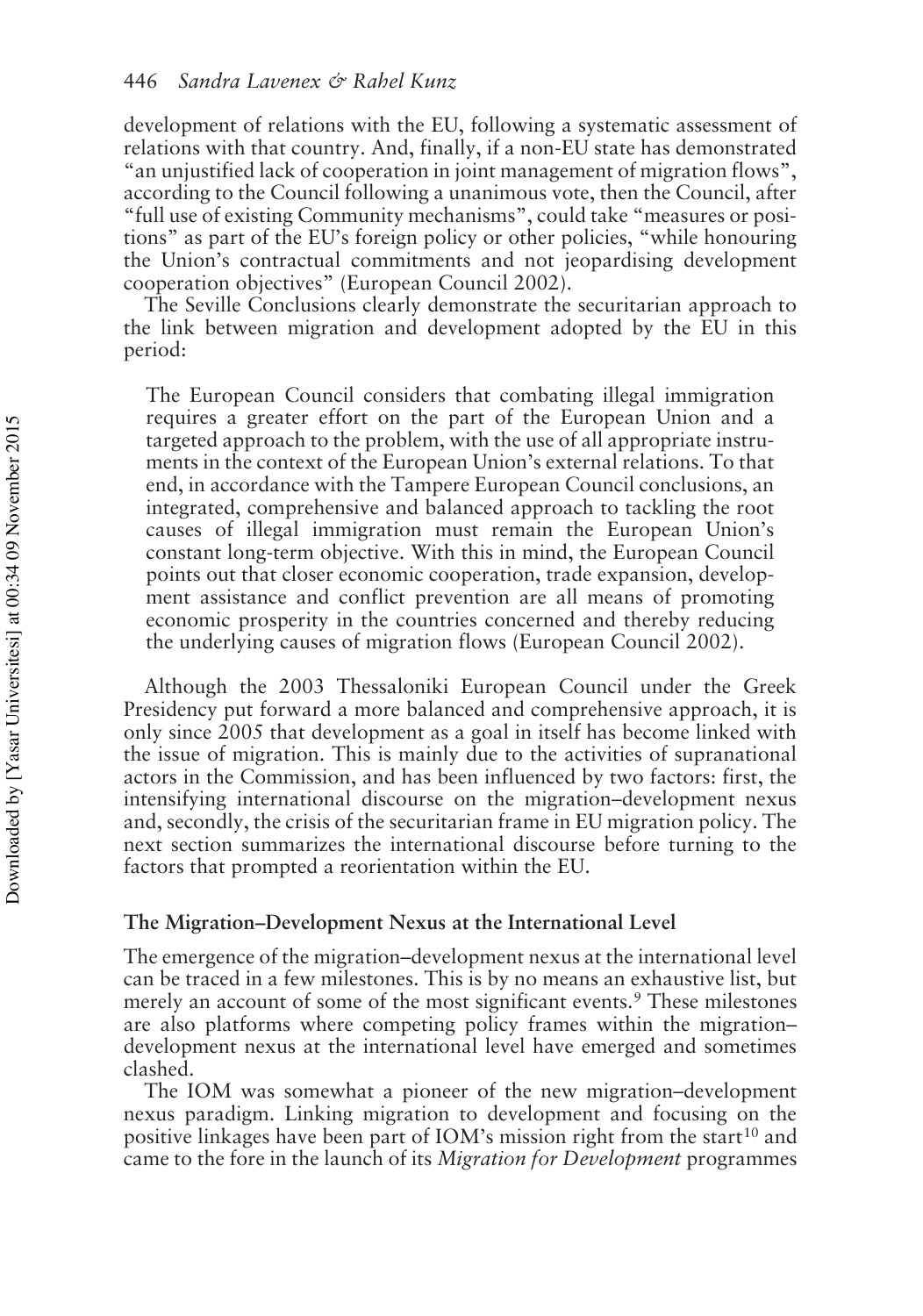in 1964, and in the 1974 *Return of Talent Programme* for Latin Americans residing abroad.11 However, within the broader international community, these were rather isolated efforts to link migration to development and are certainly to be understood in the *raison d'être* of the institution itself. The explicit focus on the potential of migrant remittance for development emerged only in the 1990s. The International Labour Organization (ILO) was among the first international institutions to point to the importance of migrant remittances. As early as 1949, the ILO *Convention on migration* No. 97 referred to the "earning and savings of the migrant" and urged countries to allow migrants to transfer remittances (International Labour Organisation 1949, Article 9). However, at this stage, the ILO did not yet make an explicit link between migration and development. This only happened in November 2000, when the ILO organized a conference on *Making the Best of Globalization: Migrant Worker Remittances and Micro-Finance* (ILO 2000, p. 2).

In response to growing awareness of the implications of international migration, the Global Commission on International Migration (GCIM) was established in 2003, on the encouragement of the UN Secretary-General.12 Its mandate was among others to "anayls[e] gaps in current policy approaches to migration and examin[e] inter-linkages with other issue-areas" such as development, trade, security and human rights.<sup>13</sup> In its Final Report, the GCIM emphasizes the positive nexus between migration and development and the way in which migration could contribute to the development of sending countries:

International migration has the potential to play a very positive role in the process of human development, bringing benefits to people in poorer and more prosperous countries alike. The Global Commission on International Migration underlines the need for the international community to maximize these benefits and to capitalize on the resourcefulness of people who seek to improve their lives by moving from one country to another (Global Commission on International Migration 2005, p. 5).

Before 2003, migration and development issues were of relatively minor concern to the World Bank. This changed with the publication of the *Global Development Finance Annual Report* in 2003, entitled "Worker's Remittances: An Important and Stable Source of External Development Finance", where the World Bank adopted the new paradigm by taking formal notice of remittances as a source of external development finance. This publication raised global awareness of the potential of migration for development. Chapter 7 suggested that remittances have become an important source of development financing, and discussed measures to increase remittances and thereby their positive impact on development (Ratha 2003, p. 157). In contrast to the rather broad focus of the ILO on migrants as workers with rights, and of the GCIM on the "resourcefulness of migrants", the World Bank adopts a more narrow approach, emphasizing the financial aspects of migration and the transfer of remittances. Thus, at the international level one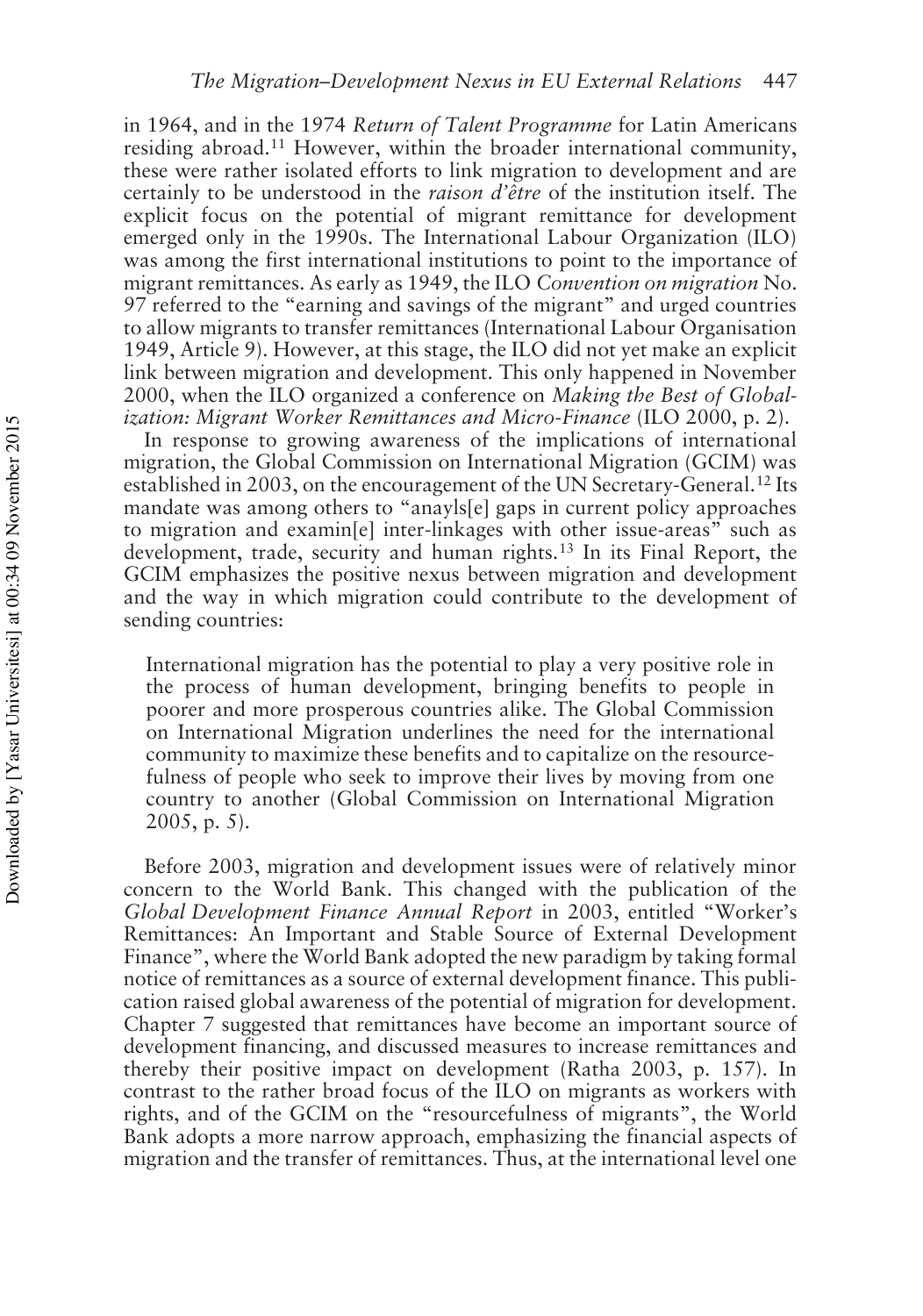can identify two main competing frames: one focusing from a human rights perspective on the migants themselves, and another, more economic one, emphasizing finance and remittances.

A number of international meetings and conferences illustrate the competition between these different ways of framing the migration–development nexus. In 2003, the first international meeting focusing entirely on migrant remittances — entitled "International Conference on Migrant Remittances: Development Impact, Opportunities for the Financial Sector and Future Prospects" — took place in London, organized jointly by DfID and the World Bank in collaboration with the International Migration Policy Programme (IMP).<sup>14</sup> The objective of the conference was to bring together concerned stakeholders and strengthen the development impact of remittances (Department for International Development and World Bank 2003, p. 3). As revealed in the title and the Concluding Remarks, this conference emphasized the role of remittances in the migration–development nexus, which illustrates its rather narrow frame. In March 2006 the *Conference on Migration and Development* took place in Brussels, jointly organized by the Belgium government, the IOM, the World Bank and the European Commission.15 The purpose of the conference was to discuss "how migration and related policies can contribute to economic development in countries of origin or transit, and how development policies in turn can address root causes of migration such as poverty and lack of socio-economic prospects, and ease the pressures on people to emigrate unwillingly" (IOM, World Bank and European Commission 2006). This conference in Brussels also aimed at preparing an input for the "United Nations High Level Dialogue Meeting on International Migration and Development", held in September 2006 in New York. The UN High Level Dialogue was launched in 2003 in a Resolution by the General Assembly, "to discuss the multidimensional aspects of international migration and development in order to identify appropriate ways and means to maximize its development benefits and minimize its negative impacts" (United Nations 2006).16

Thus, bringing together many different actors in the field, the UN advocates a broad, rights-based framing of the migration–development nexus. This is also the focus of a recent study published by the OECD Development Centre (2007) entitled *Migration and Developing Countries*. The basic tenet of the study is that international migration contributes to economic growth and poverty reduction in the migrant-sending country through the three channels of labour supply, changes in productivity and remittances (OECD 2007, p. 12). The main recommendation is thus that OECD countries "look at their migration policies through a development lens", whereas developing countries should "look at their development policies through a migration lens" (*ibid*., p. 16). More concretely, the study puts forward two main measures for OECD countries. First, it suggests innovative circularity schemes (favoured by multi-use, multi-entry visas and work permits) which, in the case of highly skilled migrants, could mitigate crippling effects on social services in sending countries. For the low skilled, circular schemes could, according to the OECD, promote remittances and reduce the incidence of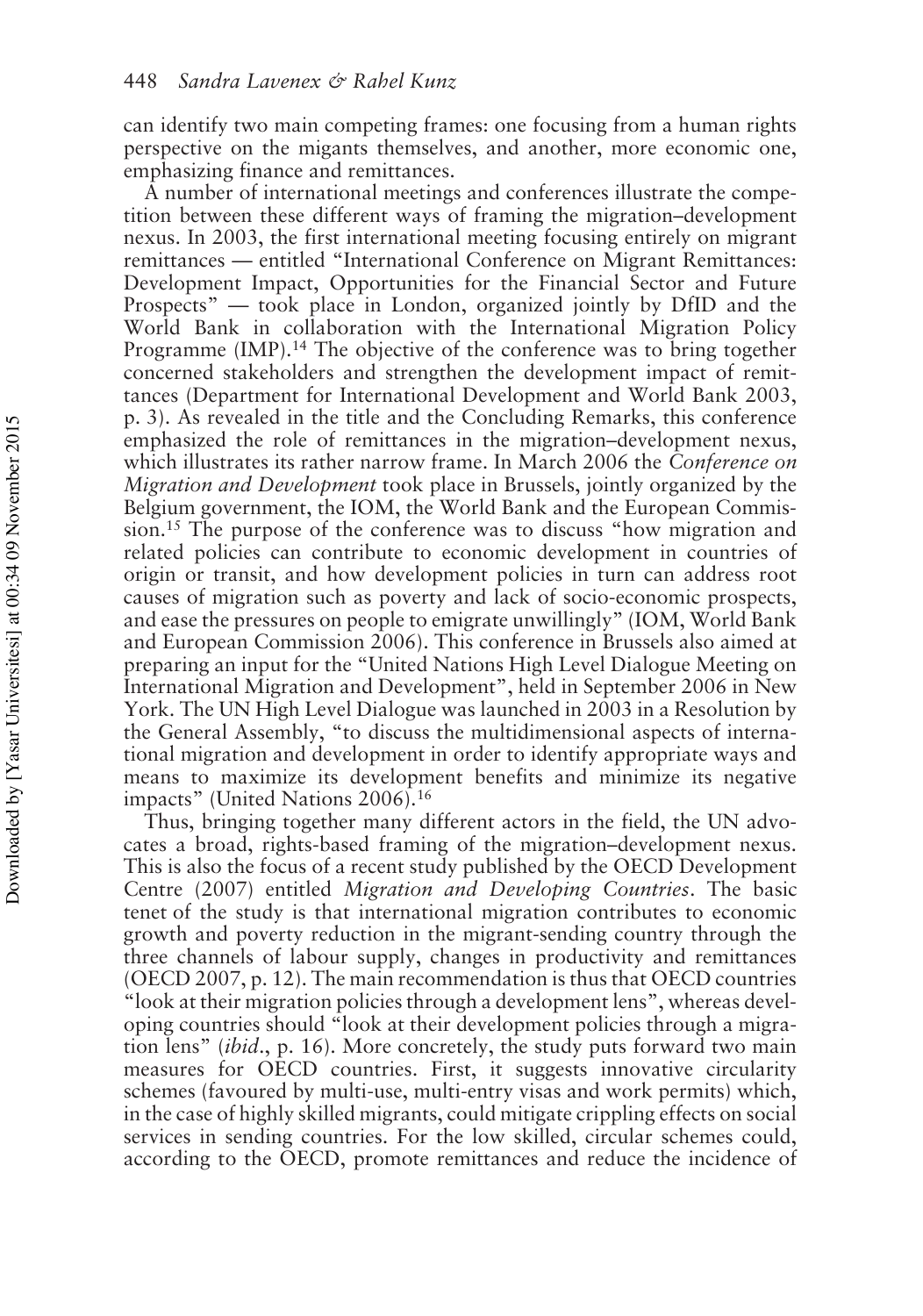irregular migration. The second main proposition is a better coordination of responsible actors and organizations at both the national and supranational level such as through inter-ministerial and interdepartmental initiatives and consultations between international organizations.

The aforementioned milestones in the emergence of the migration– development paradigm at the international level illustrate a number of points. The broad variety of institutions involved in the debate has generated conflicts over competing ways of framing the links between migration and development. Parallel to competing frames between different international institutions, there is also a competition of frames within institutions, between different departments (of both international organizations and states).<sup>17</sup> The major international conferences on the topic represent platforms for the competition between different frames. It is suggested that despite the recent OECD report, at the international level, there has been a general shift from a broader, more "rights-based" approach, towards a narrower "moneybased" framing. Thereby, the focus was directed from the more general linkages between migration and development towards monetary aspects of the development impact of remittances. It is argued that this shift is linked to the changing influence of different international institutions in the framing of the issue at the international level. For a long time, the issue has been mainly in the domain of the ILO and the IOM, which adopted a broad approach focusing on protecting migrant's rights and harnessing the potential development impact of their return to the country of origin. When the issue was taken up by international financial institutions — such as the World Bank, the IMF and different development banks — it was reframed in a more narrow way, whereby the focus shifted towards the financial aspects of migration — remittances — and their potential to reduce poverty and finance development. In the last few years, this framing has become dominant in the international community. This does not mean that institutions such as the ILO and the IOM are no longer active in the field, or no longer focus on their specific concerns: There is a continuous struggle over the framing of the issue, both within and between the different institutions. The UN High-level Dialogue on International Migration and Development is the most recent example of this ongoing debate.

#### **Towards a Nexus of Migration and Development Goals in the EU?**

Two main factors have prompted a reorientation of the dominant migration policy frame within the EU outlined above. First, the intensification of the migration–development discourse in international institutions has not left the EU unaffected: it has pushed the EU to rethink its approach to adopt the migration–development nexus and design measures to implement this shift. The preparations for the UN High Level Dialogue whereby the EU had to formulate its position, highlighted this process as they put a greater stress on the links between migration policy and the achievement of the MDGs.18 A second factor was the external shock provoked by the events in Ceuta and Melilla which dramatically illustrated the limits of a purely repressive approach.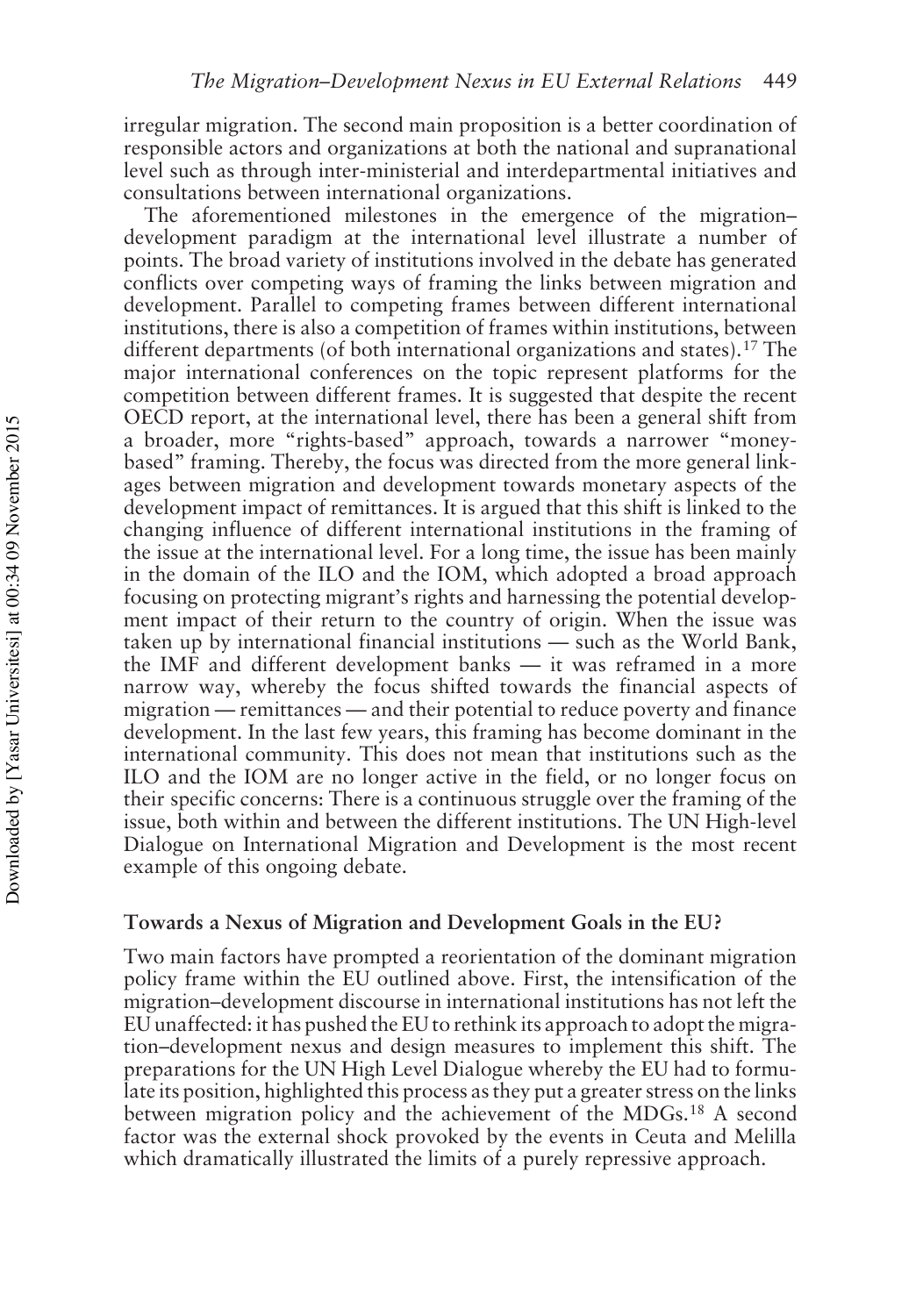The move towards linking migration and development was facilitated by the mobilization of actors hitherto excluded from EU migration policy into European cooperation. This mobilization was, however, not uncontroversial. It started with development actors' reluctance to see development policy instruments mobilized for migration policy goals — and changed only in the context of the preparation of the UN High Level Dialogue and the parallel embracement of a "Global Approach" to migration by the EU. The decision at the turn of the millennium to mainstream migration control prerogatives into other external policies mobilized DG Relex and DG Development, which appointed one migration official each in 2001 and 2002 respectively to coordinate their policies. These actors' initial position was characterized by a clear reluctance to see their agenda changed under the influence of JHA prerogatives. This is visible in the Commission's (2002) Communication on "Integrating migration issues in the European Union's relations with their countries". Whereas confirming the goal of linking cooperation and association agreements with migration control and, in particular, readmission clauses, the Communication stresses that such measures should not imply "over-turning" existing development approaches, but should be complementary to them. Despite this initial reluctance, the fact that a certain competence for migration matters was institutionalized facilitated the subsequent mobilization of these actors under a less security-orientated focus.

The "external shock" provoked by the incidents at the Spanish exclaves of Ceuta and Melilla in September/October 2005 and the blatant human rights violations that followed gave a further major impulse for a reconsideration of the original policy frame within the EU. These dramatic events were induced by the plans to step up the fences surrounding these exclaves, prompting an increase in flows of migrants attempting to climb over into EU territory. This led not only to violent interventions by Spanish border guards, but also to inhumane deportations by Moroccan authorities that provoked an outcry throughout the international community. Interviews conducted with DG JLS revealed these incidents prompted a reconsideration of the current approach and the realisation that a policy based on control and repression exclusively would not only remain ineffective but also violate the Union's very own values and thus do harm to its external image in the world.19

From the summer of 2005 onwards, initiatives proposing a closer coordination of migration and development goals proliferated. The Commission (2005a) Communication on "Migration and development: some concrete orientations" was prepared in the wake of the UN High Level Dialogue and, for the first time, addressed "further steps for improving the impact of migration on development" (rather than the other way round). To this end, it outlined four areas of activity: facilitate the flows of remittances; engage diasporas in home country development; promote circular migration and brain circulation; and mitigate the negative effects of brain drain. This highlights the attempt to frame the migration–development nexus in a broader way.

This first communication paved the way for the immediate reactions to the incidents in Ceuta and Melilla and, in particular, the call for a "Global Approach" and closer cooperation with Africa in the area of migration at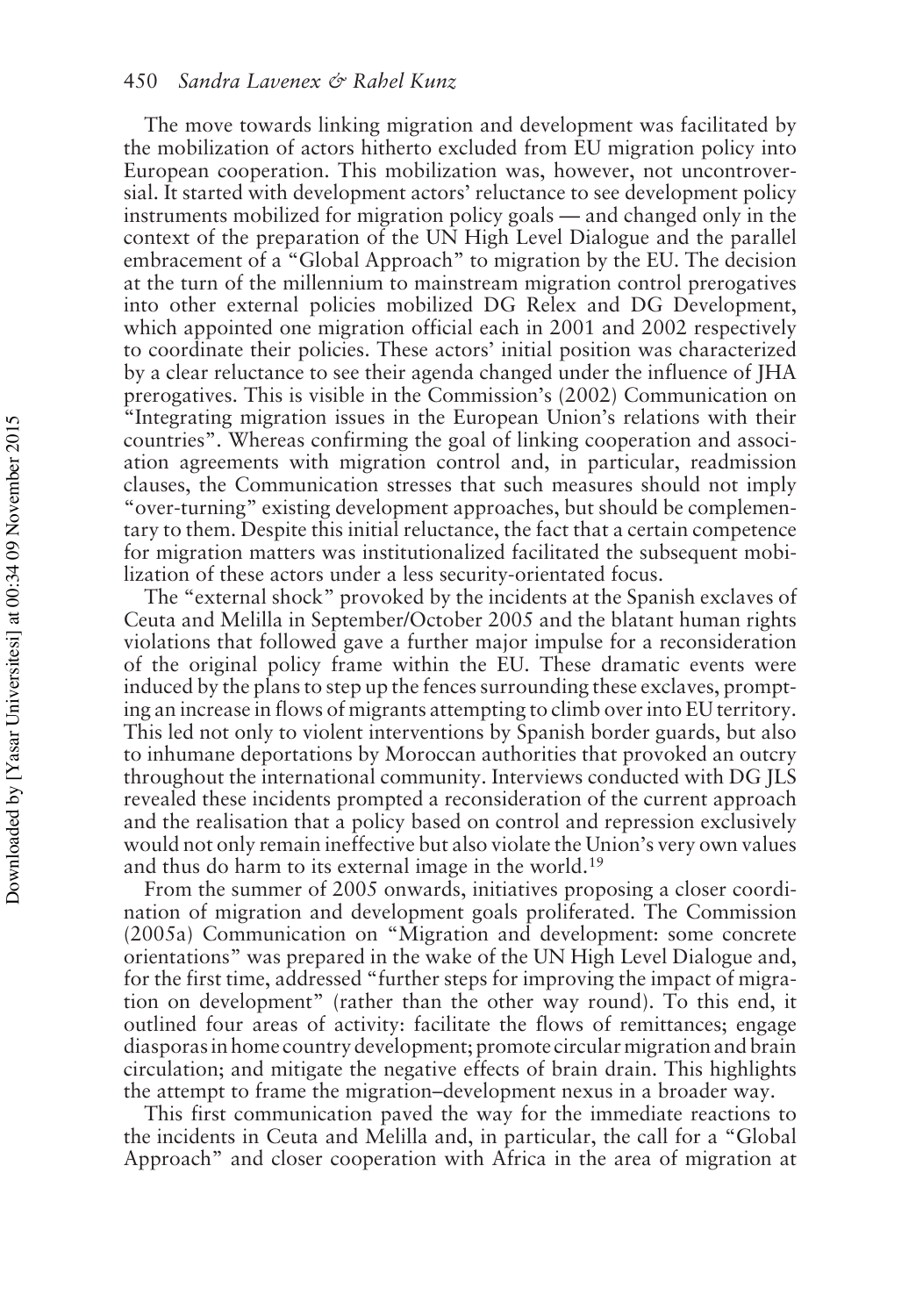the informal European Summit at Hampton Court (GB). Shortly after, the Commission (2005b) issued a Communication entitled "Priority actions for responding to the challenges of migration". This document set out a series of immediate, practical actions to be taken forward in partnership with source and transit countries. Building on the Commission's Communication, the European Council adopted the "Global approach to migration: priority actions focusing on Africa and the Mediterranean" in its Conclusions of 16 December 2005, and called upon the Commission to report on progress made in this area in one year's time.

During 2006, the EU co-organized two broad international conferences with African states to discuss migration issues, one in Rabat (July) and one in Tripoli (November). The main outcome of the Rabat Conference was the adoption of a Declaration with stresses that the signatory states should make "better use of the potential of legal migration and its beneficial effects on the development of countries of origin and host countries" and calls for an Action Plan which seeks to operationalize the key points made in the Declaration. One of the measures proposed therein is the promotion of means "to facilitate circular and temporary migration between countries of origin and destination". A few months later, a second, bigger conference took place in Tripoli on migration and development that was co-organized between the EU and the African Union. From the EU side, both Commissioners Franco Frattini (DG JLS) and Louis Michel (DG Development) were present, thus underlying the cross-sectoral nature of the theme. The joint Declaration covers a wide range of issues, including legal and illegal migration, migration and development and refugee protection, as well as wider issues of peace and security and human rights.

Despite this activism, implementation of a "Global Approach" proves difficult. The difficulties in implementing the new orientation are illustrated in the Communications that followed. "The Global Approach one year on", published on 30 November 2006, emphasized the necessity to make "the European Union's approach truly comprehensive. … It therefore suggests including other policy areas … such as legal migration and integration measures" (authors' own emphasis). Two Communications from May 2007 follow up on these ideas, and show their limits. First, potential concessions in the migration field clearly respond to geopolitical priorities. Following the European Council Conclusions of December 2006, the application of the "Global Approach" shall first be limited to the Eastern and South-Eastern regions neighbouring the EU — countries that, through the ENP, shall enjoy privileged relations with the Union.<sup>20</sup> Secondly, the innovation potential of Commission proposals, such as the promotion of circular migration and mobility partnerships between the Union and third countries, is sometimes more rhetorical than practical.<sup>21</sup>

A closer look at the intended contents of these mobility partnerships confirms the enduring predominance of migration control elements and the near absence of development goals. Starting with the "commitments expected from third countries" for establishing such partnerships, the document lists *inter alia* the commitment to readmission (also of third country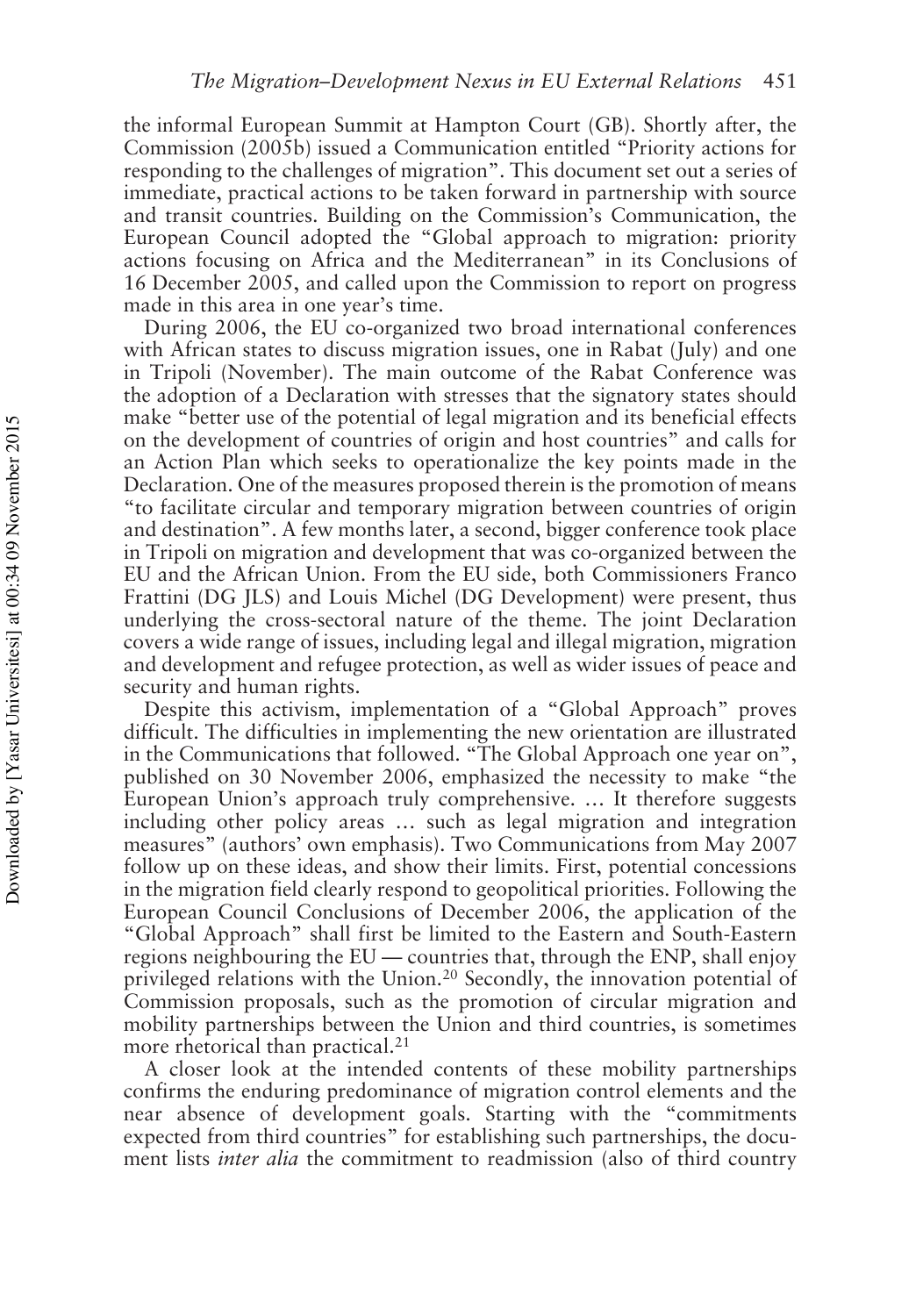nationals), to the fight against illegal migration and to the improvement of border control. Only one of these commitments can be seen as potentially contributing to development, namely the promotion of productive employment and decent work in the country of origin (Commission 2007b, p .4). On the side of the EC and participating member states, the list does not contain "expected" commitments but only possible, discretionary ones. These could cover opportunities for economic immigration such as labour quotas or help for matching job offers in the member states in question with job seekers from the third country; they can, however, also cover migration for studies or other forms of training. In addition, member states may decide to provide information on labour market needs, provide pre-departure linguistic or technical training for persons with a concrete employment perspective abroad, develop schemes to facilitate the economic and social reintegration of returning migrants, and take measures to facilitate the transfer of migrants' remittances. Apart from the discretionary nature of these possible measures, a further limitation of a potential opening of legal migration opportunities in national laws results from the obligation to respect the principle of Community preference for EU citizens. Finally, the document also lists the possibility of measures to address the risk of brain drain and to promote circular or return migration as well as improvement and/or easing of visa procedures (*ibid*., pp. 5ff.). In short, the Commission documents show that, in continuation of earlier activities, the EU and its member states have more facility in spelling out the necessary contributions of the third countries regarding migration control than to commit themselves to activities that would be potentially beneficial to the development of the third country.

Although migration was scheduled to be a main topic at the EU–Africa Ministerial Conference in December 2007, the EU did not make any new commitments in this field. Iterating earlier declarations, the "Africa–EU partnership on migration, mobility and employment", adopted on this occasion, merely links up with the goal to implement the Declaration of the Tripoli Conference on Migration and Development, including the "EU–Africa plan of action on trafficking of human beings", as well as to follow up the 2004 Ouagadougou Declaration and Action Plan on Employment and Poverty Alleviation in Africa.<sup>22</sup>

#### **Conclusion**

Inspired by the international discourse on the migration–development nexus and induced by the inherent deficiencies of an exclusively repressive external migration policy, the EU has started to revise its originally securitarian frame of migration policy to adopt the migration–development nexus and include issues relevant for development, such as legal migration opportunities and the facilitation of remittances. Yet, the review of relevant policy documents reveals an impressive persistence both of the original policy frame and the components of the EU's external migration policy. Despite a changing rhetoric, the main focus of recent initiatives is still on the aspect of immigration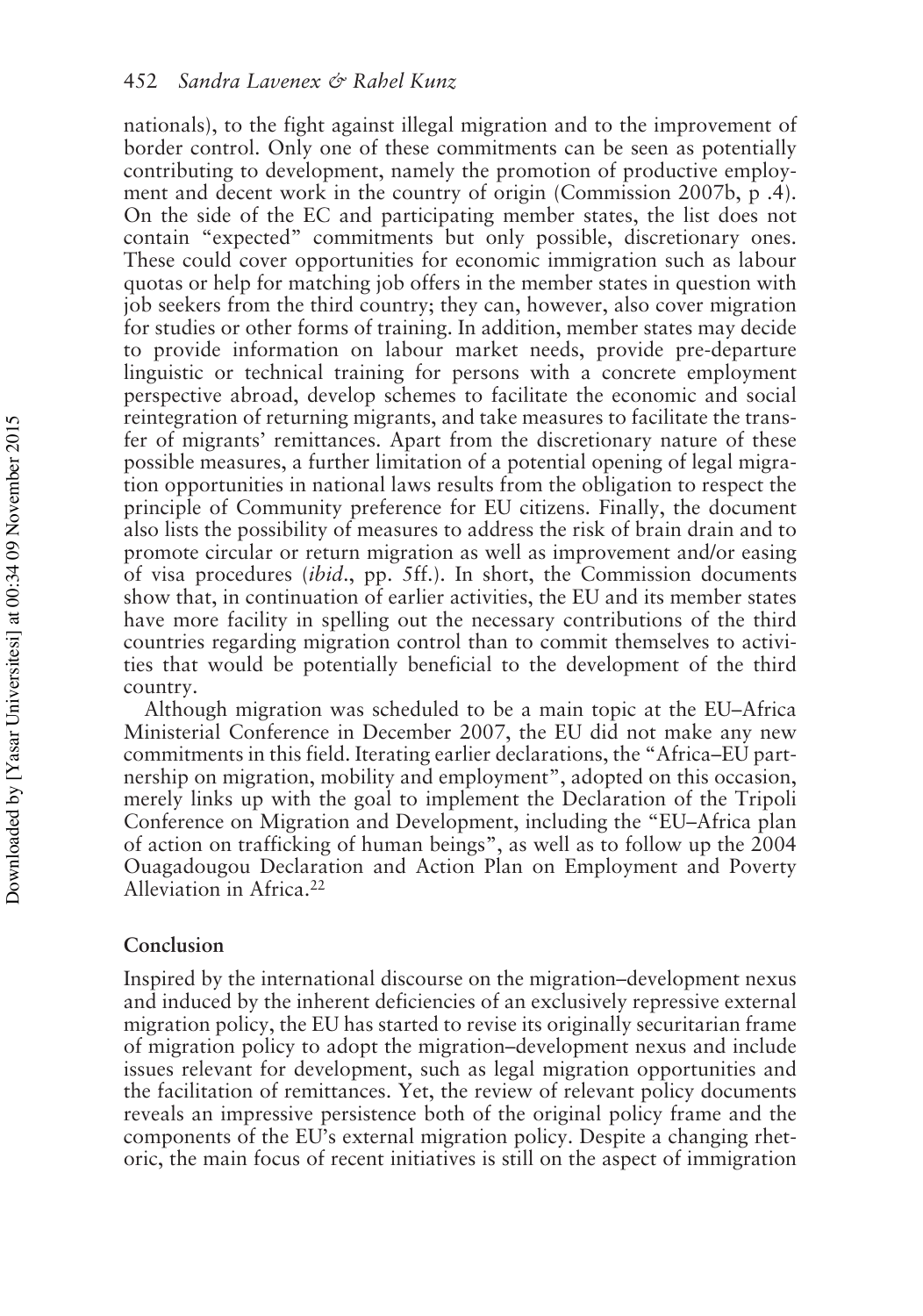control and proposals for measures pertinent for development remain not only very vague but also non-committal and discretionary.

Apart from reminding us of the difficulty of changing policy frames once they have become implemented in public policy (see second section above), these results also show that a coordination between development and another policy field can take very different shapes, generating different implications for political action. This general finding is valid for both the international and the EU level. At the international level, the migration–development nexus has been framed differently depending on the institutional context and organizational actors prevailing in a specific policy discourse. The ILO and the GCIM, for example, adopt a rather broad and rights-based frame, whereas the World Bank adopts a more narrow approach emphasizing the financial aspects of migration and the transfer of remittances. Depending on the relative influence of these institutions and herewith of their propagated frames, this means that coherence between development and migration may take many different shapes.

At the EU level, one does not find the same contrast between a rightsbased and a money-based approach. Rather, the discourse on migration and development is confronted with a pre-existing securitarian policy frame focusing on the repression of unwanted immigration. Although dramatic events such as those in Ceuta and Melilla seriously challenged the legitimacy and effectiveness of this approach, its ideational focus remained relatively stable in policy making. Thus, policy coordination does not necessarily involve a substitution of predominant policy frames but may just consist in a more or less far-reaching modification or extension of preexisting ones, embedded in the relevant policy-making institutions. In fact, the more development-focused frames developed by international institutions have not substituted the more securitarian policy frame in the EU but are being partially incorporated in the mix of options in the pursuit of migration policy goals.

These barriers towards greater policy coordination are sustained by the institutional set-up of policy making in the EU. This concerns on the one hand the still not fully communitarized nature of immigration policy, with legal economic migration remaining in the competence of the member states. As mentioned above, vote by unanimity in the Council and the consultation procedure with the Parliament remain valid for economic migration policies, thus posing very high hurdles to the adoption of common measures. This is perpetuated by the fact that the Council deciding on such proposals is composed of the ministers for home affairs and justice who are not only unfamiliar with external relations but can also be referred to as the "policemen of sovereignty" (van Outrive 1995, p. 395) — that is the opponents of supranational liberal rules. Whereas in external migration policy aspects, also the General Affairs and External Relations Council (GAERC) is involved, its influence is limited severely by the fact that only one committee within GAERC is responsible for migration issues, namely the HLWG on asylum and immigration. Given that the latter is composed mainly of JHA officials, it is likely to perpetuate the influence of the JHA Council within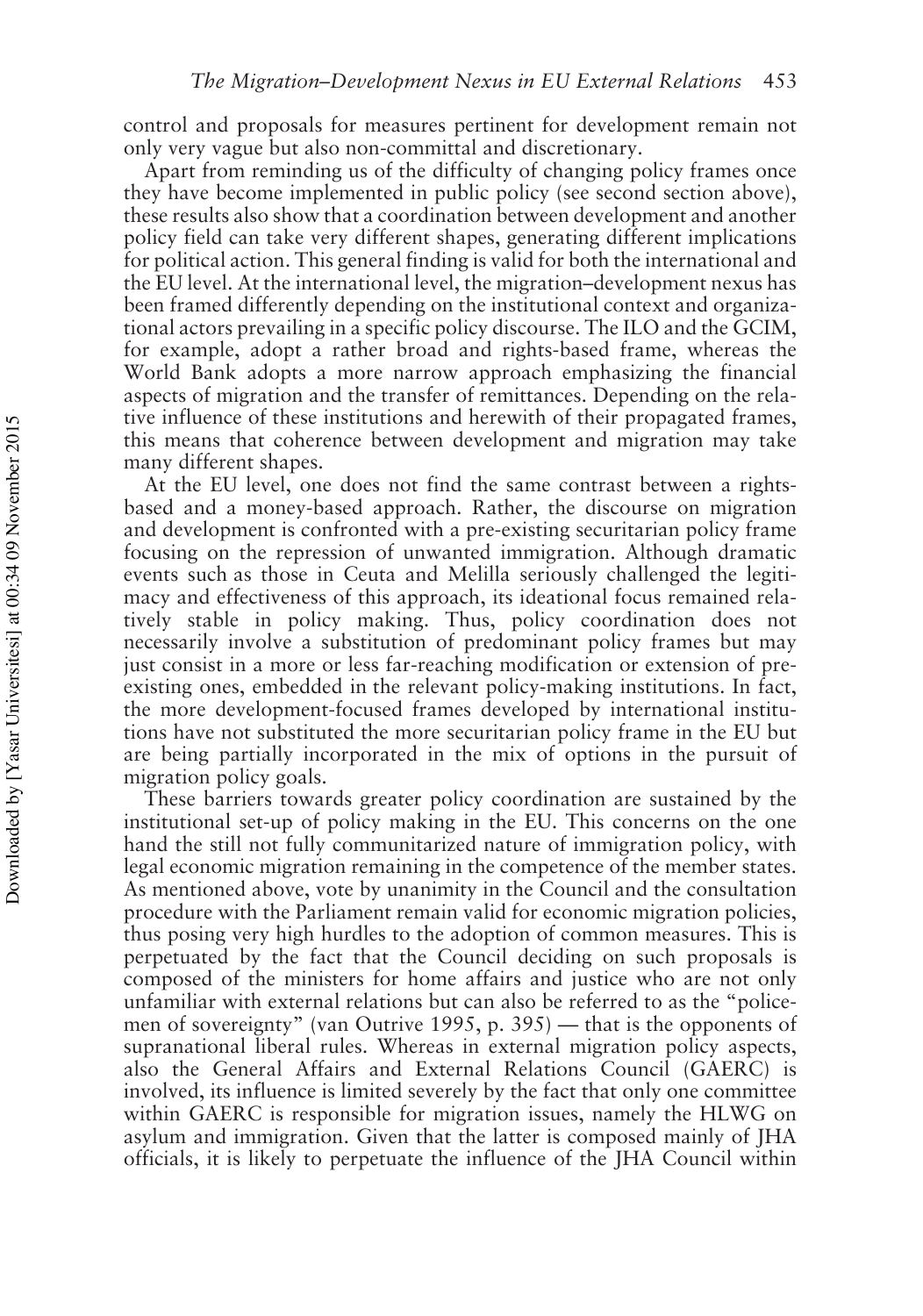GAERC (Chou 2006, p. 17).<sup>23</sup> Another obstacle to the realization of a broader, more development-focused approach within the EU results from capabilities gaps within the Commission. Whereas DG JLS has managed to increase its staff in recent years, it remains chronically "overworked and understaffed" (Uçarer 2001, p. 7). The same can be said for the new "Cellule" created in DG Development tasked with coordinating the integration of migration issues into the new European Development Fund cycle of 2008–2013. Finally, a third impediment is the strategic importance that immigration openings and visa facilitation are gaining in EU external relations. As the analysis of recent policy proposals has shown, these favour in the first place countries that share privileged ties with the EU, such as those pertaining to the ENP, and not the developing countries further afield.

To conclude, policy coordination is a fascinating field for studying framecompetition and the role of institutional contexts that influence the relative weight of different advocacy coalitions in policy making. As this study shows, there exists not only one policy solution when it comes to realizing a nexus between migration and development, but several, contrasting ones. Whereas ideally, the notion of policy coordination suggests a win–win solution for all policy fields involved, in practice the nexus between one policy field and another may well be less balanced. In contrast to the international discourse on development and migration that emphasizes the broader contribution of a well-managed immigration policy on overarching development goals, in the context of the EU, the nexus tends to emphasize the priorities of receiving countries, that is the attempt at mobilizing development cooperation as a means to realize primarily migration policy goals.

#### **Notes**

- 1. Multilateral development aid has decreased dramatically during the last decade. This means that world-wide remittance flows exceed total development aid and have become the second-largest and in some cases even the largest — financial flow to developing countries after foreign direct investment. According to the World Bank (2007), the total flow of recorded migrant remittances to developing countries is estimated to reach \$US240 billion in 2007.
- 2. This DG covers the fields formerly referred to as "Justice and Home Affairs" (JHA). The re-labelling of the DG's name is illustrative of these actors' struggle to balance the security prerogatives inherent in the field with liberal values and goals.
- 3. In an earlier publication, Hammar and Brochmann (1997) linked migration and development; however, the term migration–development nexus was coined later. For further literature on the migration–development nexus, see Skeldon (1997), COM (2002), the Special Issue of *International Migration* (2002) on this topic, De Haas (2005).
- 4. It is important to note that in Europe and in the USA, for example, previous decades saw a more "liberal" approach to migration, whereby migration was not primarily perceived as a problem. However, what is new with the migration–development nexus is the explicit positive links between migration and development.
- 5. It has to be noted that even before the 1990s, certain international institutions such as the IOM and the ILO have long linked migration and development issues in their activities. In addition, migrants themselves have a long tradition of linking migration to development by investing their remittances in such a way as to contribute to development (for example, Italian migrants in Switzerland or Turkish migrants in Germany engaging in "Dorfverschönerungsprojekte"). However, only with the migration–development nexus did a conscious effort emerge to link migration and development in theory as well as in policies, as shall be seen below.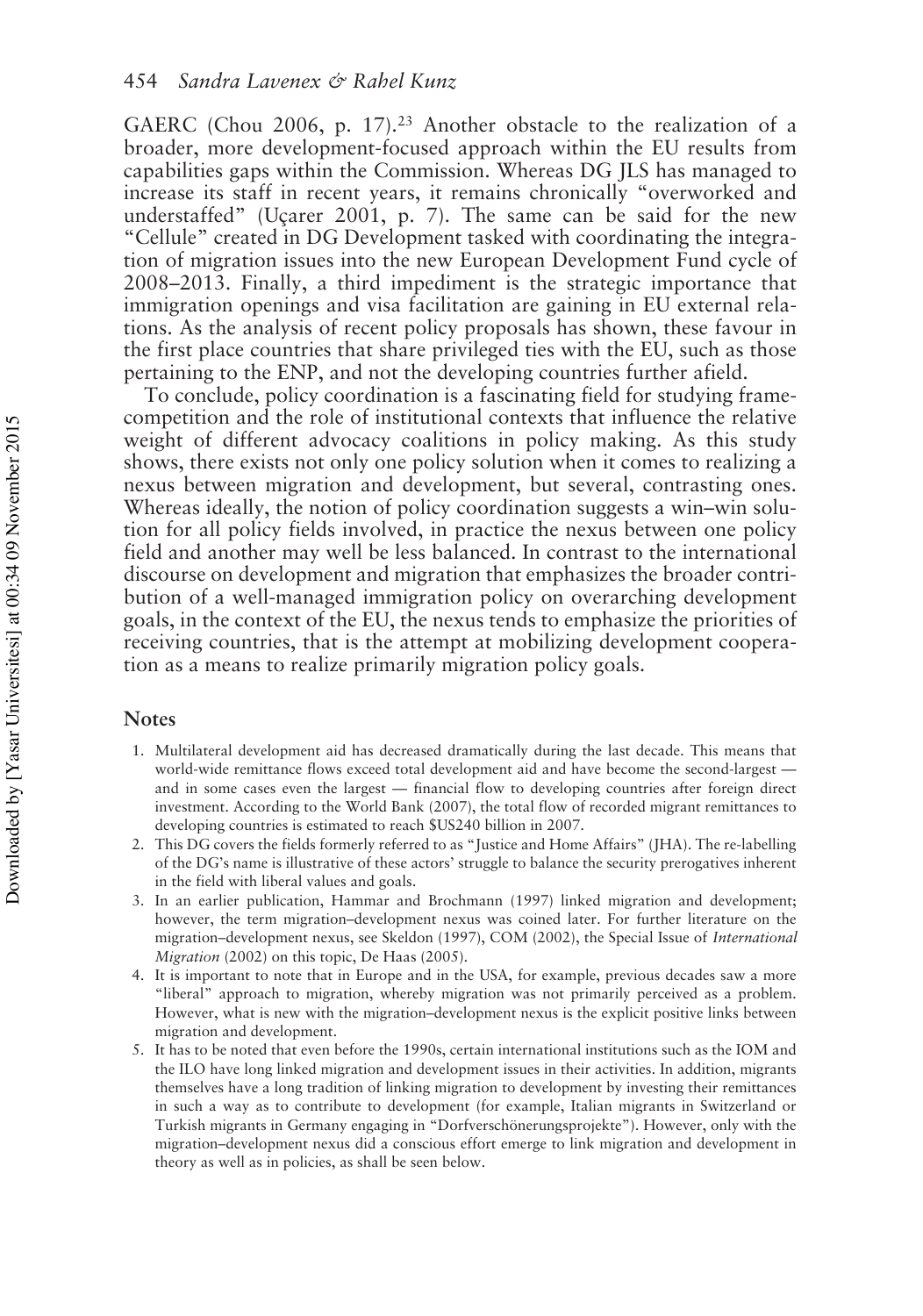- 6. This definition is strongly related to the concept of "policy paradigms" used in Hall (1989), the notion of "core beliefs" in Sabatier (1993) or the definition of "référentiels" in Jobert and Muller (1987).
- 7. For recent analyses, see Huysmans (2006), Lavenex (2006a, 2006b).
- 8. Agreement could be reached in limited areas such as common guidelines on the admission of students and trainees (2004) and researchers (2005).
- 9. For further analysis, see Kunz (2008).
- 10. See the IOM website: http://www.old.iom.int/en/who/main\_mission.shtml.
- 11. See IOM website: http://www.old.iom.int/en/who/main\_history.shtml.
- 12. See GCIM website: www.gcim.org.
- 13. See: http://www.gcim.org/en/a\_mandate.html.
- 14. For further information about this conference see: http://www.livelihoods.org/hot\_topics/migration/ remittances.html.
- 15. See: http://www.migrationdevelopment.org/index.php?id=11.
- 16. See: http://www.un.org/migration/ [last accessed May 2008].
- 17. Thus, for example, within the ILO the MIGRANT department focuses on migrant's rights and social justice and tends to adopt a more rights-based approach, whereas the Social Finance Unit focuses more on remittances and tends to use a narrower approach. Similarly, within the EU, different units adopt different approaches to the migration–development nexus.
- 18. See: http://www.europa-eu-un.org/articles/en/article\_6221\_en.htm.
- 19. Interview with DG JLS, 16 May 2006.
- 20. COM (2007) 247 of 16 May 2007.
- 21. COM (2007) 248 final of 16 May 2007.
- 22. See: http://ec.europa.eu/development/icenter/repository/EAS2007\_action\_plan\_2008\_2010\_en.pdf# zoom=100.
- 23. Chou (2006, p. 1) came to a similar result concerning the obstacles to the realization of the migration–development nexus within the EU.

#### **References**

- Boswell, C. 2003. The "external dimension" of EU immigration and asylum policy, *International Affairs,* 79(3), pp. 619–638.
- Chou, M. 2006. EU and the migration–development nexus: what prospects for EU-wide policies? University of Oxford: COMPAS (Working Paper 37). Available at: http://www.compas.ox.ac.uk/ publications/working-paper.shtml [Accessed May 2008].
- Coleman, W.D. 1998. From protected development to market liberalism: paradigm change in agriculture, *Journal of European Public Policy,* 5(4), pp. 532–651.
- Commission of the European Communities. 2001. Proposal for a Council Directive on the conditions of entry and residence of third-country nationals for the purpose of paid employment and selfemployed economic activities, Brussels, COM (2001) 0386 final.
- Commission of the European Communities. 2002. Green Paper on a community return policy on illegal residents, Brussels, COM (2002) 175 final.
- Commission of the European Communities. 2005a. Migration and development: some concrete orientations, Brussels, COM (2005) 390 final.
- Commission of the European Communities. 2005b. Priority actions for responding to the challenges of migration: first follow-up to Hampton Court, Brussels, COM (2005) 621 final.
- Commission of the European Communities. 2007a. Communication on applying the global approach to migration to the Eastern and South-Eastern regions neighbouring the European Union, Brussels, COM (2007) 247 final.
- Commission of the European Communities. 2007b. Communication on circular migration and mobility partnerships between the European Union and third countries, Brussels, COM (2007) 248 final.
- De Haas, H. 2005. International migration, remittances and development: myths and facts. *Third World Quarterly,* 26(8), pp. 1269–1284.
- Department for International Development and World Bank. 2003. *International conference on migrant remittances: report and conclusions.* London.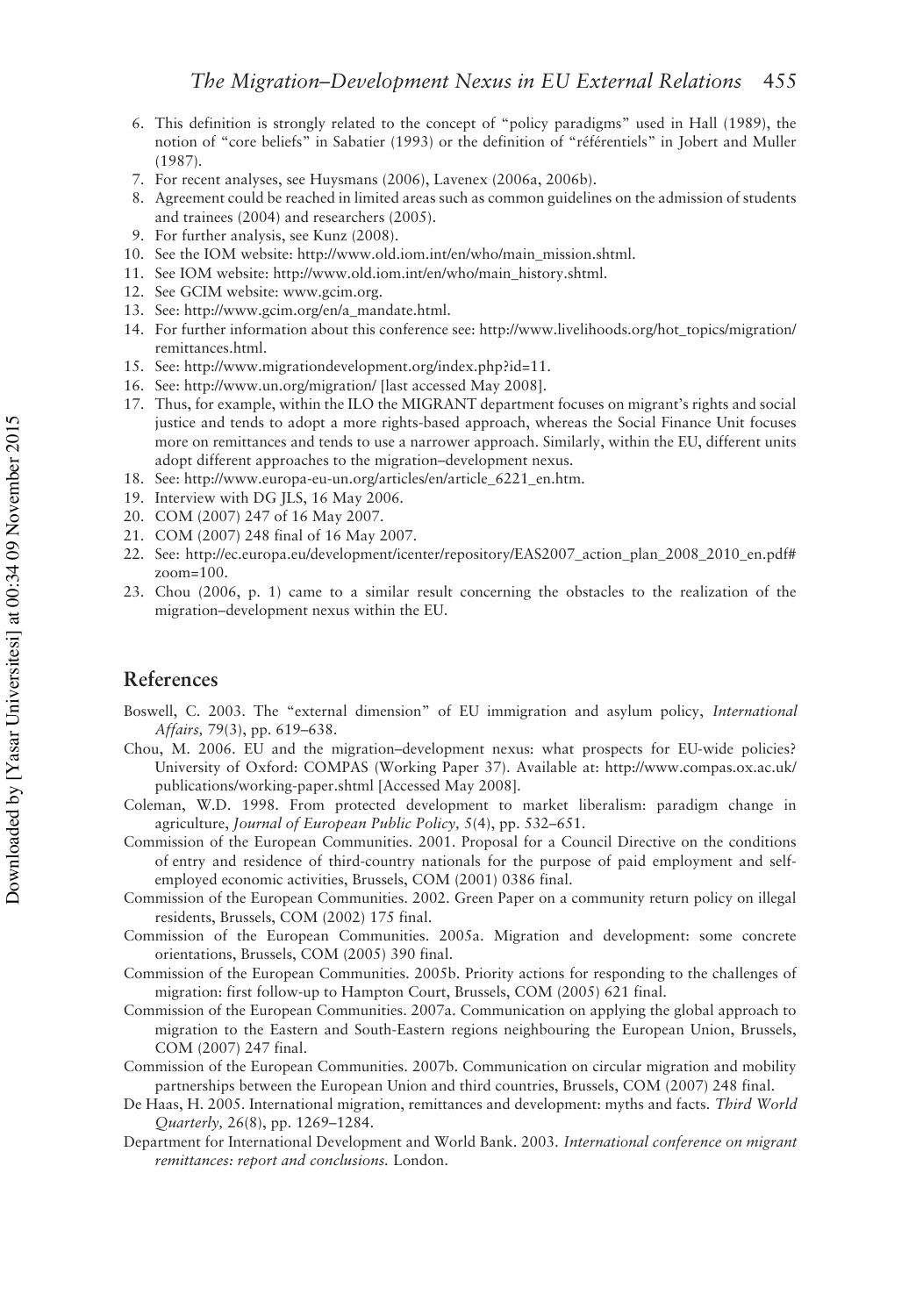European Council. 1999. Conclusions of the Presidency, Tampere 15–16 November.

European Council. 2002. Conclusions of the Presidency, Seville 21–22 June.

- Faist, Th. 2004. The migration–security nexus: international migration and security before and after 9/
	- 11. Malmö University/IMER (Willy Brandt working papers in international migration and ethnic relations, 4(3)).
- Geddes, A. 2000. *Immigration and European integration: towards fortress Europe?.* Manchester: University Press.
- Global Commission on International Migration. 2005. *Migration in an interconnected world: new directions for action.* Geneva: GCIM.
- Guiraudon, V. 2000. European integration and migration policy: vertical policy-making as venue shopping, *Journal of Common Market Studies,* 38(2), pp. 251–271.
- Hall, P. (ed.). 1989. *The political power of economic ideas.* Cambridge: University Press.
- Hammar, T., Brochmann, G., and Tamas, K. 1997. *International migration, immobility and development, multidisciplinary perspectives.* Oslo: Berg Publisher.
- Huysmans, J. 2006. *The politics of insecurity: security, migration and asylum in the EU.* London: Routledge.
- International Labour Organisation. 1949. *Migration for employment convention,* C97. Geneva: ILO.
- International Labour Organisation. 2000. *Making the best of globalization: migrant worker remittances and micro-finance.* Geneva: ILO.
- IOM, World Bank and European Commission. 2006. Final conclusions of the conference on migration and development, Brussels, 15–16 March. Available at: http://www.migrationdevelopment.org/ fileadmin/data/conference/conclusions/Conclusions\_FINAL\_EN\_01.pdf [accessed May 2008]
- Jobert, B., and Muller, P. 1987. *L'Etat en action: politiques publiques et corporatismes.* Paris: l'Harmattan.
- Joppke, Ch. 1998. Why liberal states accept unwanted immigration, *World Politics,* 50(2), pp. 266–293.
- Kostakopoulou, D. 2000. The 'protective Union': change and continuity in migration law and policy in post-Amsterdam Europe, *Journal of Common Market Studies,* 38(3), pp. 497–518.
- Kunz, R. 2008. 'Remittances are beautiful'? The new global remittance trend and its gender implications, *Third World Quarterly,* 29(7), forthcoming.
- Lavenex, S. 2001. *The Europeanisation of refugee policies: between human rights and internal security.* Aldershot: Ashgate.
- Lavenex, S. 2006a. The constitutionalization of aliens' rights in the European Union, *Journal of European Public Policy,* 13(8), pp. 1284–1301.
- Lavenex, S. 2006b. Shifting up and out: the foreign policy of European immigration control, *West European Politics,* 29(2), pp. 329–350.
- OECD Development Centre. 2007. *Migration and developing countries, policy coherence for development series.* OECD, November.
- Ratha, D. 2003. Worker's remittances: an important and stable source of external development finance. In: *Global Development Finance 2003.* Washington: The World Bank, pp. 157–175.
- Rein, M., and Schon, D. 1991. Frame-reflective policy discourse. In: P. Wagner *et al*., eds. *Social sciences and modern state national experiences and theoretical crossroads.* Cambridge: University Press, pp. 262–289.
- Risse-Kappen, Th. 1994. Ideas do not float freely: transnational coalitions, domestic structures, and the end of the cold war, *International Organization,* 48(2), pp. 185–214.
- Sabatier, P. 1993. Advocacy-Koalitionen, Policy-Wandel und Policy-Lernen: Eine Alternative zur Phasenheuristik. In: A. Héritier, ed. *Policy-Analyse. Kritik und Neuorientierung.* PVS Sonderheft, 26, pp. 116–148.

Skeldon, R. 1997. *Migration and development: a global interpretation.* London: Longman.

- Sørensen, N.N., Van Hear, N., and Engberg Pedersen, P. 2002. The migration–development nexus: evidence and policy options, *International Migration,* 40(5), pp. 49–71.
- Uçarer, E. 2001. From the sidelines to center stage: sidekick no more? The European Commission in Justice and Home Affairs, *European Integration Online Papers,* 5(5).
- United Nations. 2006. High-Level Dialogue on International Migration and Development. Available at: http://www.un.org/migration/. [accessed May 2008].
- Van Outrive, L. 1995. Commentary on the Third Pillar and the 1996 intergovernmental conference: what should be on the agenda? In: R. Bieber and J. Monar, (eds). *Justice and Home Affairs in the*